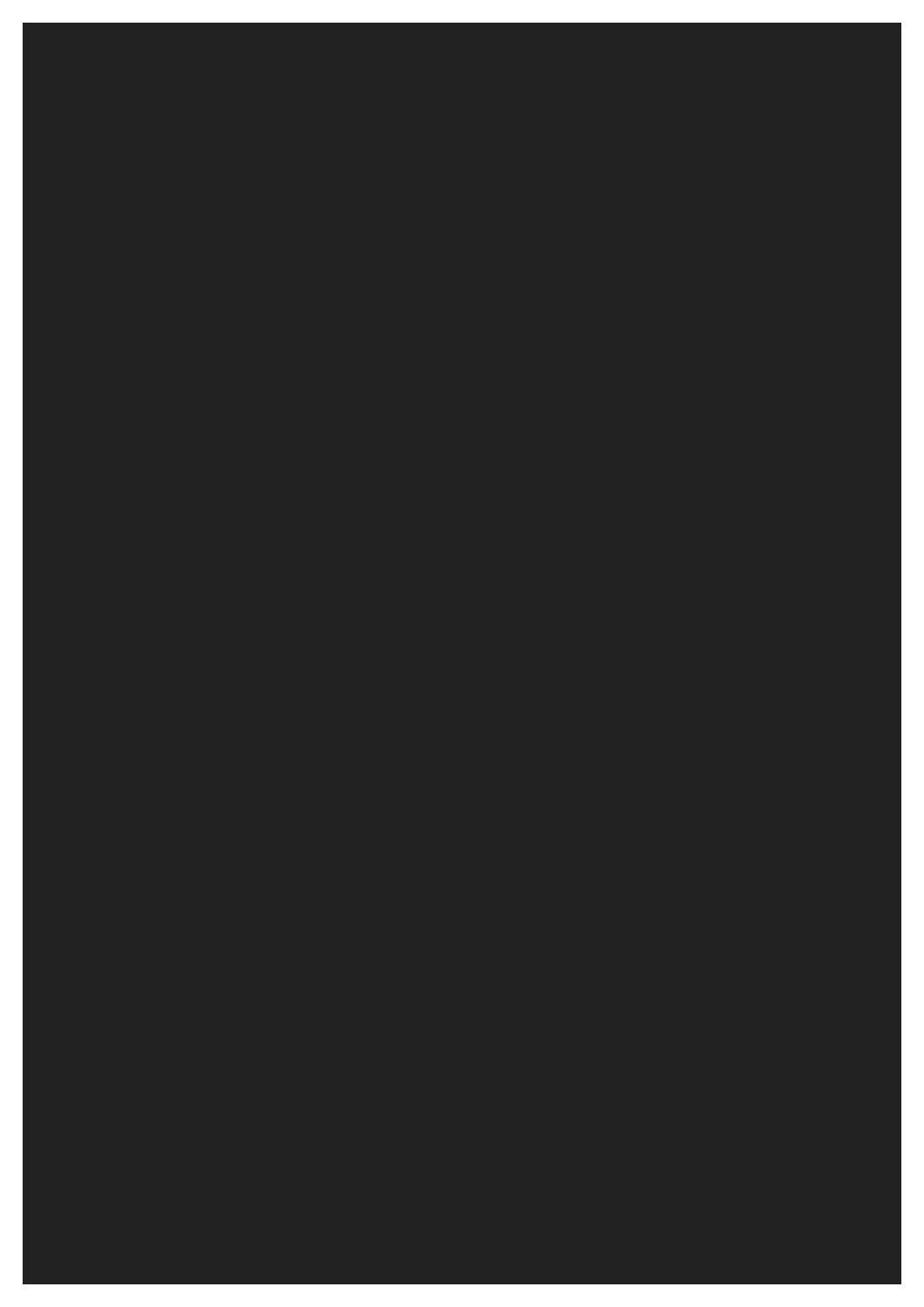## **Contents**

| Review of current evidence base on consumer attitudes to access to smart meter data 7 |  |
|---------------------------------------------------------------------------------------|--|
|                                                                                       |  |
|                                                                                       |  |
|                                                                                       |  |
|                                                                                       |  |
|                                                                                       |  |
|                                                                                       |  |
|                                                                                       |  |
|                                                                                       |  |
|                                                                                       |  |
|                                                                                       |  |
|                                                                                       |  |
|                                                                                       |  |
|                                                                                       |  |
|                                                                                       |  |
|                                                                                       |  |
|                                                                                       |  |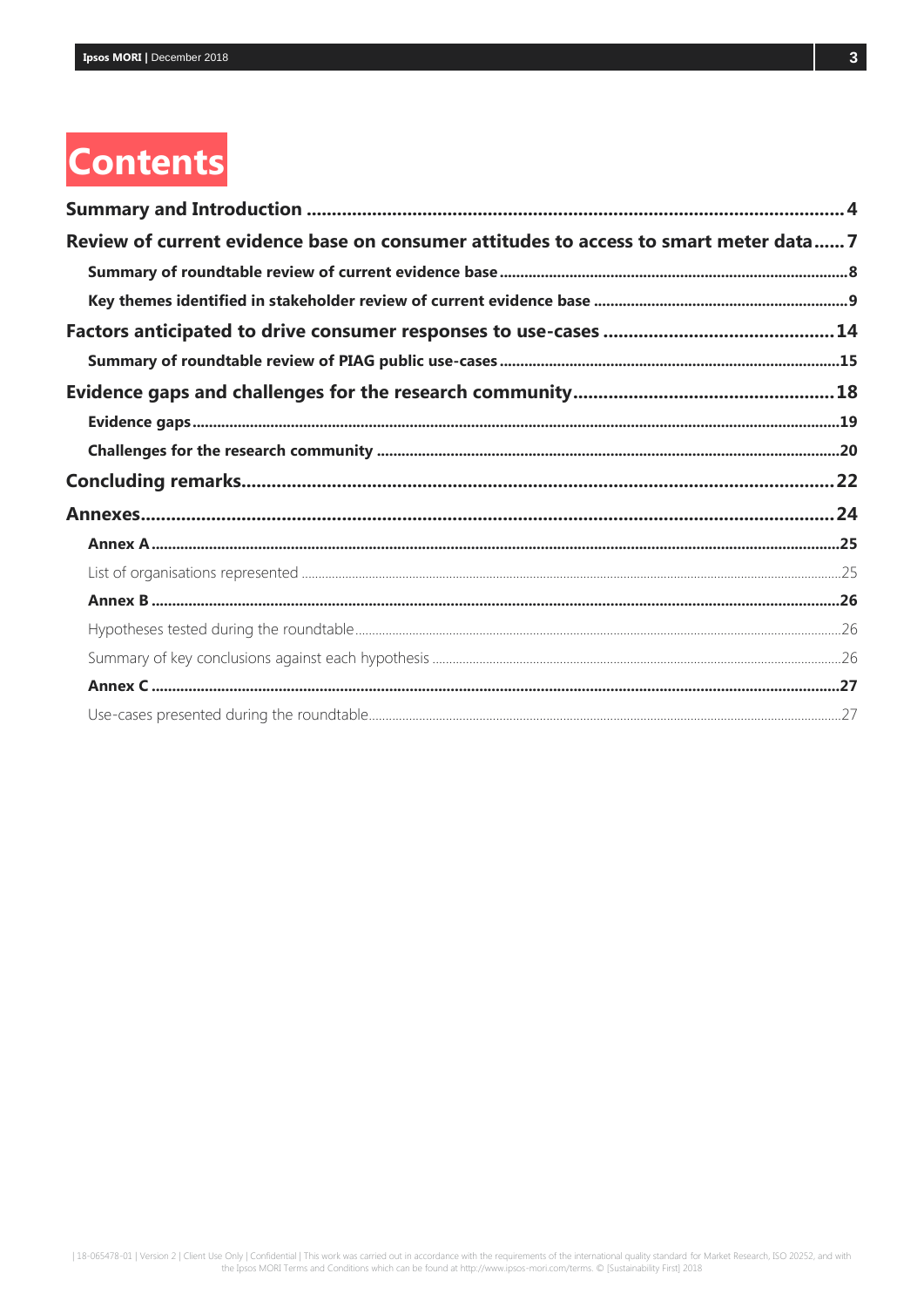# **Summary and Introduction**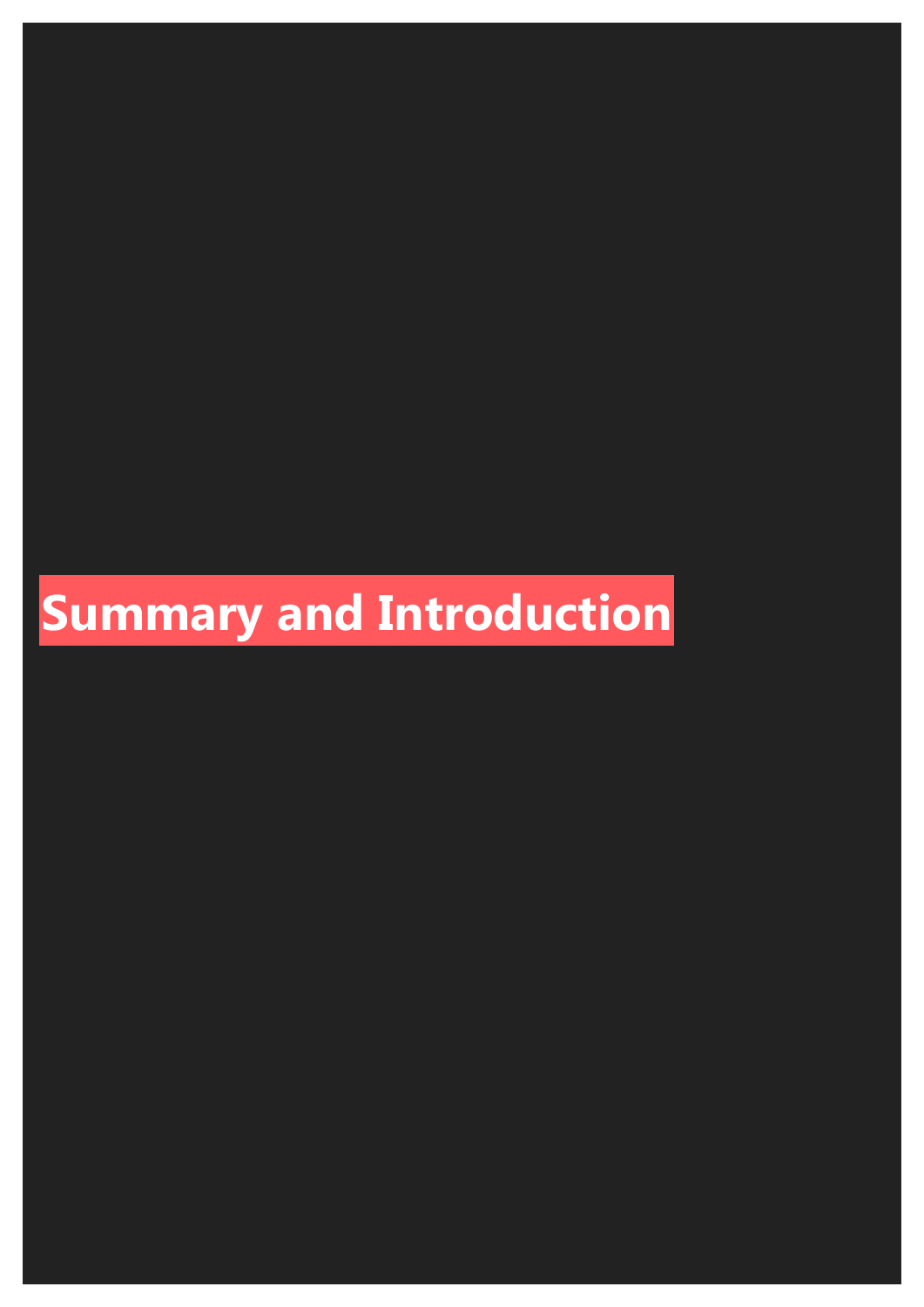### **Introduction**

Ipsos MORI was commissioned by Sustainability First and the Centre for Sustainable Energy (CSE), to run an expert roundtable on 19 October 2018 to support the work of the Smart Meter Energy Data Public Interest Advisory Group (PIAG) project. This report presents a summary of the roundtable discussion.

PIAG's aims are to explore how smart meter data can be put to best use to further public policy goals and aid in the energy transition, and whether, and under what conditions, the data might be accessed by Government and other organisations for a public interest purpose while safeguarding consumers' interests.

The roundtable explored consumer perspectives on the topic of smart meter data privacy and how these perspectives might be expected to relate to 'public interest' usage of smart meter data. In the absence of funding for a large programme of new consumer-facing research, and to leverage the value of research already conducted, PIAG proposed this roundtable to access likely consumer views by discussing existing research-evidence with those who had commissioned or delivered relevant research studies or who have a particular public policy interest in this area.

The roundtable brought together colleagues from across the energy sector, including government, the regulator, consumer bodies, energy retail and electricity networks, commercial research agencies and universities<sup>1</sup>. Attendees were invited due to their organisational interest in consumer experiences of smart metering. In many cases, but not all, their organisations had conducted research into consumer perspectives on smart meter data privacy, or privacy issues more broadly. The evidence presented in this report is based on a broad recollection of research findings shared verbally by the stakeholders present and so relies on what the stakeholders were aware of, or could recall, about relevant research<sup>2</sup>. Prior to the roundtable, attendees received a copy of PIAG Stimulus Paper 6 on consumer research as background to the roundtable<sup>3</sup>.

 $\overline{a}$ 

<sup>3</sup> PIAG Stimulus Paper 6; 'Consumer research on access to smart meter energy data'. Maxine Frerk. Sustainability First. October 2018. <https://www.smartenergydatapiag.org.uk/>

 $1$  A list of organisations and companies attending can be found in Annex A.

<sup>&</sup>lt;sup>2</sup> Throughout the report the attendees of the roundtable are referred to as "stakeholders" or "roundtable attendees".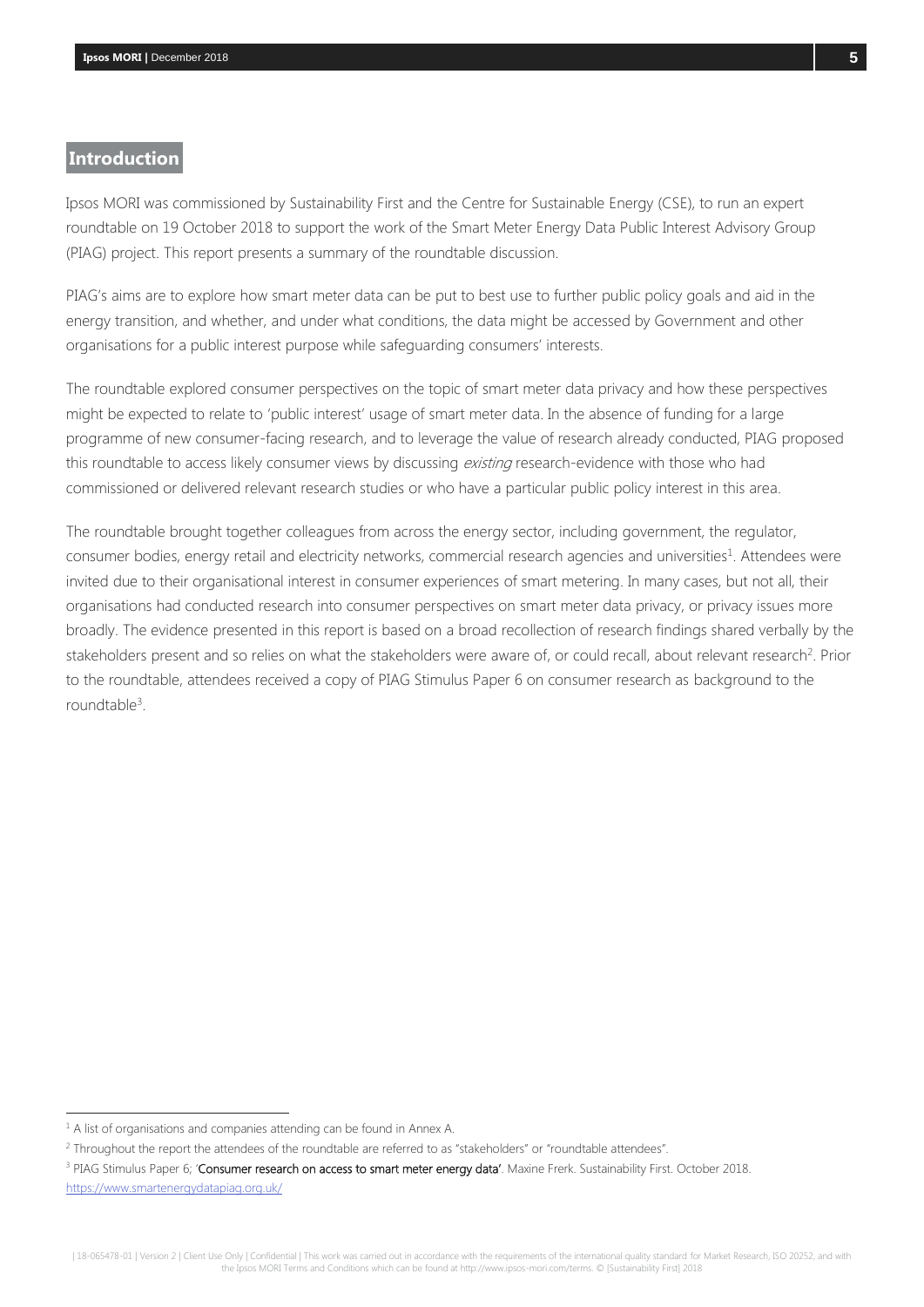### **Summary**

Sustainability First and the Centre for Sustainable Energy are leading a project to explore the potential to use smart meter data for 'public-interest' purpose, involving a broad stakeholder group through the smart meter data Public Interest Advisory Group (PIAG). To help understand how consumers might view such usage and the privacy implications, Ipsos MORI was asked to convene a roundtable of experts who had been involved with consumer research in related areas – or had a broad interest in these issues – to try to better understand likely consumer reactions.

Discussion at the roundtable confirmed that in terms of consumer attitudes overall there was a low level of awareness around smart meter data and energy market issues more widely. Consumers were typically disengaged and, as with other sorts of data, did not feel that they had much choice over data sharing if they wanted services delivered. That said, smart meter data was generally considered less sensitive than, for example, health or financial data.

Where consumers were likely to show concern, this linked to specific issues such as the potential for increased marketing (including targeted marketing online); safety concerns where the data might reveal patterns of behaviour, or, the potential for differential pricing. Alternatively, consumer concern might also reflect a general unease about the proliferation of data generally being shared, with people aware they didn't really know how it might be used or who else might gain access to it, including more general concerns about hacking. It was noted that little was known about the characteristics of the relatively small group of consumers who were most concerned about data sharing – and which could be a topic for further research.

Given all this, consumer attitudes to sharing their smart meter data were believed to be heavily dependent on who was gaining access for what purpose and levels of trust in those organisations. Consumers were typically focused on the benefits to themselves as individuals from sharing their data but – once it was explained to them – could also see and recognise the wider benefits to society from a more efficient energy system even if the direct personal benefits were unclear. The strongest motivator would likely be a combination of a personal and wider societal benefit.

In reflecting on the potential 'public interest' use-cases that had been developed by PIAG it was noted that while individual consumer data would be needed as an *input*, the resulting *outputs* would be aggregated or anonymised. The use of the data to improve national statistics around energy use was seen as something consumers were likely to support and which would not have negative impacts. Similarly, the use of data for modelling to inform energy policy was thought likely to be viewed positively. On the use-case for local system planning there was thought to be a risk that consumers might fear that this could lead to their area being in some way disadvantaged against others. Having a neutral third party carry out the data aggregation could help increase trust in the process.

It was acknowledged that these views on PIAG's potential 'public-interest' use-cases were judgments and that further research would be helpful in this area. However, as with all issues around smart meter data, it was noted that these were difficult issues for consumers to engage with - other than through extended deliberative sessions – and even then the results could be heavily influenced by how the issues were presented. This prompted a question around whether it was right to rely on consumer consent as the basis for accessing data in such circumstances. There was some evidence that consumers would rather government or regulators took such decisions as they would be better placed to really understand the issues.

Other areas where further research would be of value were the extent to which attitudes to gas and electricity data were different and how far historic and real-time data raise different concerns.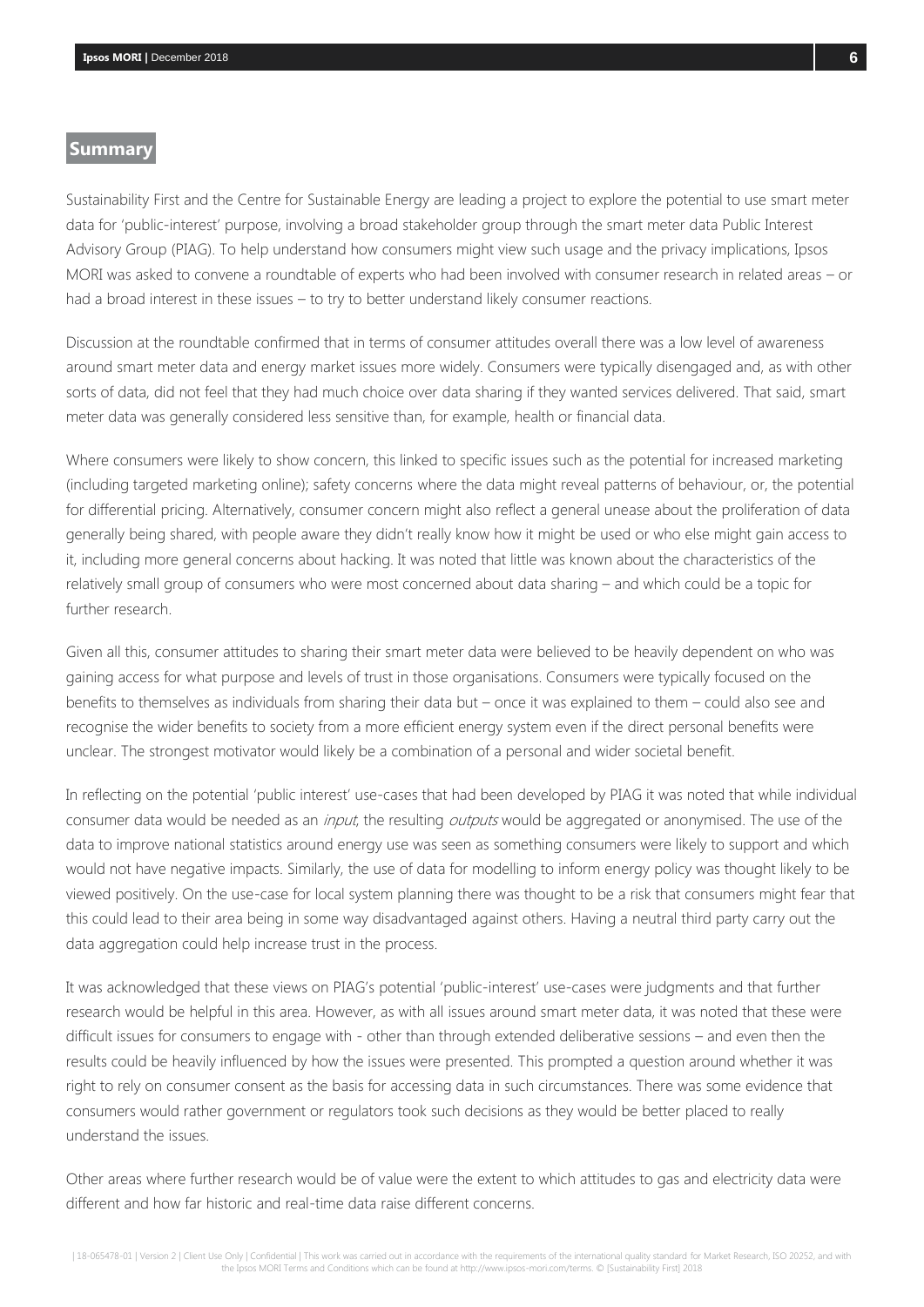## **Review of current evidence base**

## **on consumer attitudes to access**

## **to smart meter data**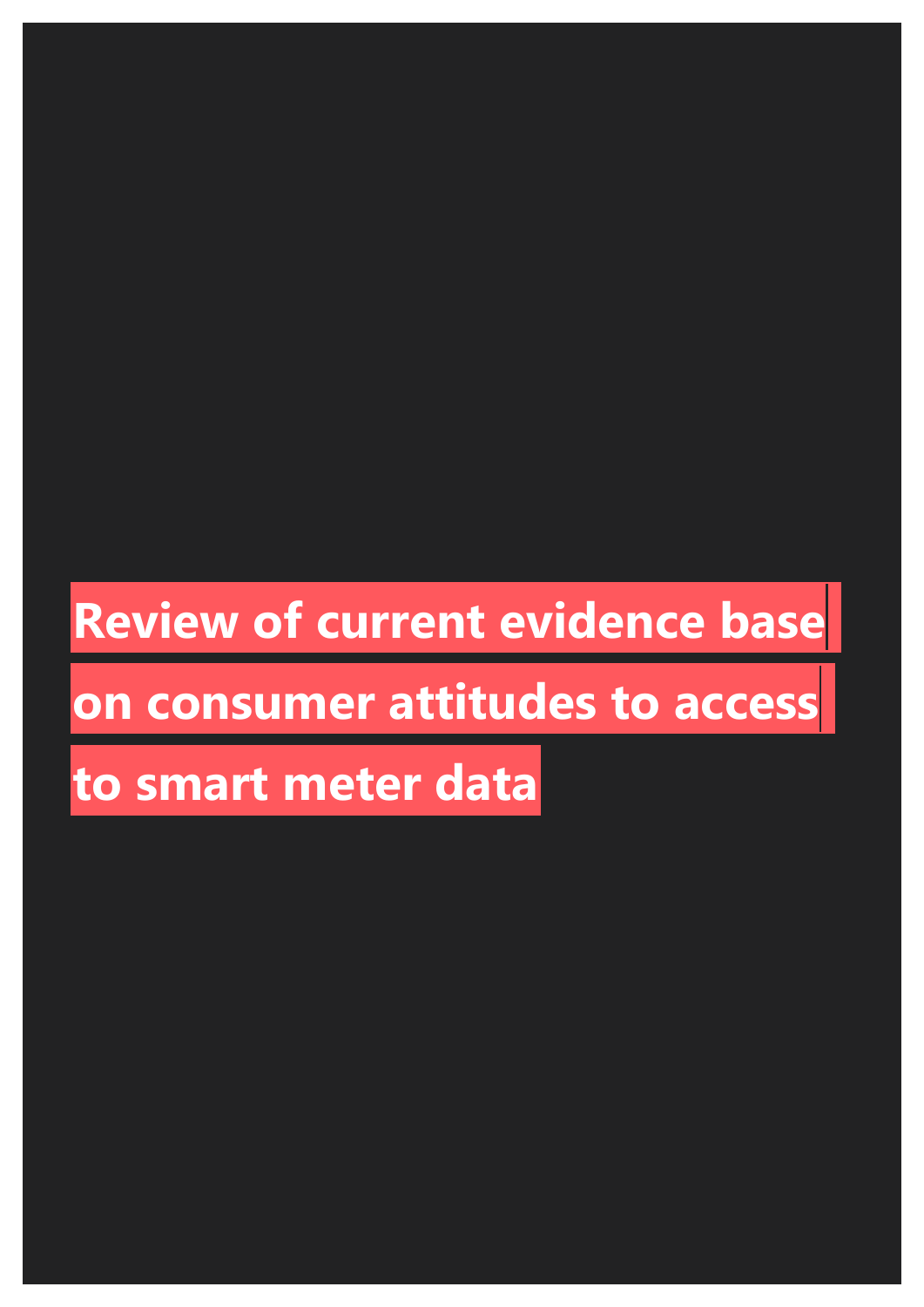## <span id="page-7-0"></span>**Summary of roundtable review of current evidence base**

One of the key objectives for the roundtable was to validate the evidence base summarised in the stimulus paper provided by Maxine Frerk, of Sustainability First<sup>4</sup>. During the roundtable, stakeholders were also asked to consider any consumer research they themselves had commissioned, conducted, or reviewed which explored the consumer standpoint around sharing smart meter data and any data privacy concerns. Attendees were encouraged to further test and validate the conclusions drawn in PIAG Stimulus Paper 6, including identifying any additional evidence or anything that contradicted conclusions drawn in the stimulus paper. Evidence discussed at the roundtable by stakeholders was verbal and drew largely on their recall of relevant research<sup>5</sup>.

Overall, evidence shared by stakeholders at the roundtable served to further reinforce the conclusions drawn in the stimulus paper. However, while stakeholders re-iterated many of its key findings, some small but important differences in the framing of the consumer research findings compared to those presented in the stimulus paper were identified:

- Stakeholders suggested that consumers are more commonly *disengaged* with issues around smart meter data privacy, than they are 'relaxed' or 'comfortable' about allowing it to be shared, accessed and used.
- Stakeholders recalled research studies having identified a range of concerns around the sharing of smart meter data, which included (but were not limited to), concerns around unsolicited marketing (a particular area of concern highlighted in the stimulus paper). Other issues identified in consumer research included; a fear of differential pricing, and anxiety around the proliferation of data that is now collected and how it might be used, together with concerns about the risks of hacking. Stakeholders agreed, however, that overall the proportion of consumers raising any of these issues in the existing body of consumer research was small.
- While stakeholders reported that in their research (or in research they were aware of), some consumers had responded positively to the articulation of societal benefits from data sharing, some stakeholders emphasised that many consumers in practice seek an understanding of personal benefit. Stakeholders suggested that where personal benefits are clear, this can be powerful in determining consumers' views on data sharing. However, where benefits are potentially 'system-wide', consumers may be sceptical about the scale of likely personal benefit but may still be supportive in some cases.

A number of crosscutting themes arose throughout the roundtable discussion, which centred around:

- the challenge for consumers when asked to form views on these issues given the unknown future applications of smart meter data; and,
- the low levels of knowledge consumers have around smart meters and the energy market more generally.

These factors led some stakeholders to suggest these conversations with consumers may be somewhat premature. We return to this below in presenting considerations for the research community and policymakers.

 $\overline{a}$ 4 Ibid

 $^5$  In this sense the roundtable was not a formal or systematic review process of published research and reports.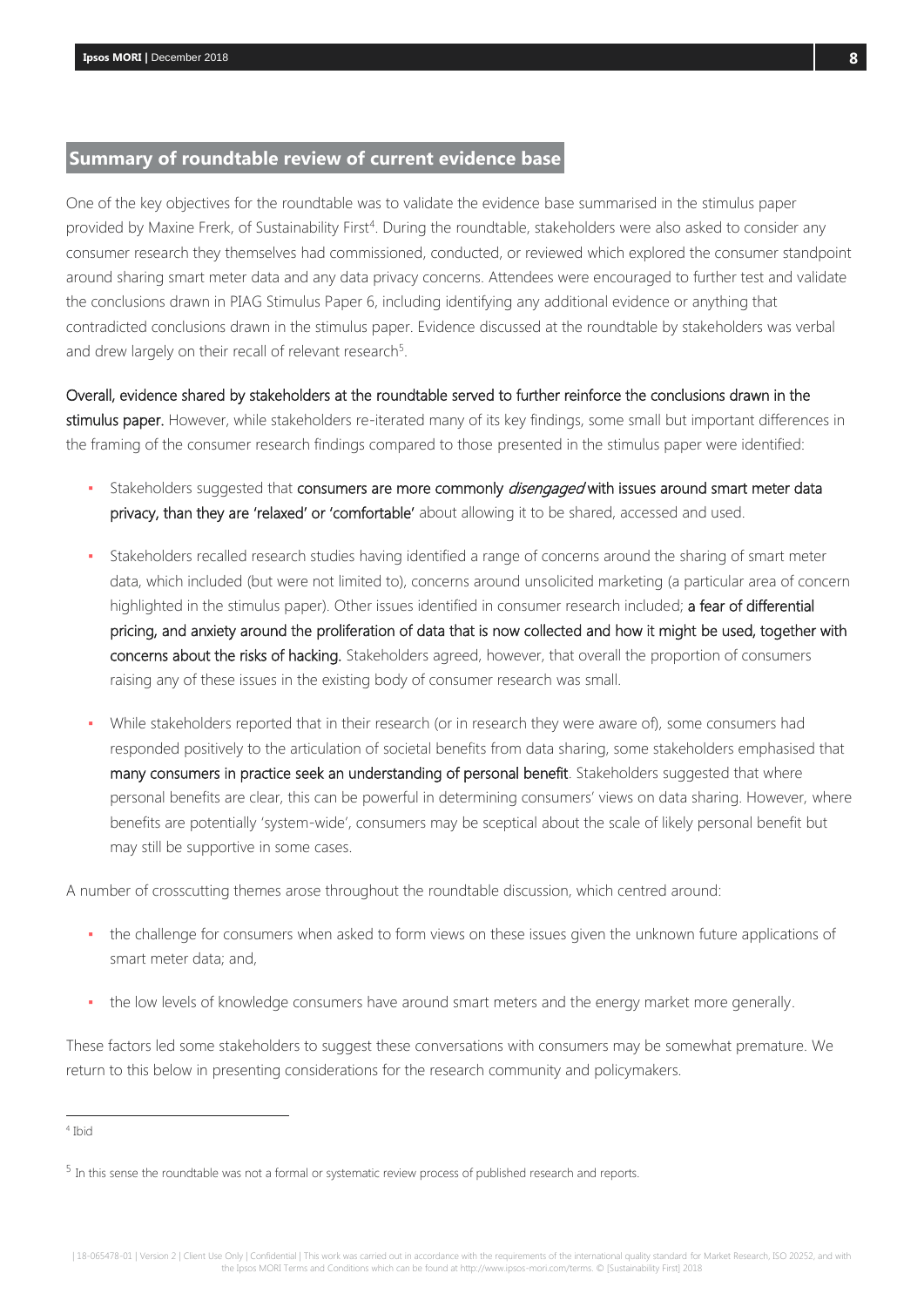The following section of the report expands further on these overall findings and considers what can be learned about consumer attitudes to smart meter data access for a public interest purpose. In the course of discussion, it also became evident that some evidence gaps remain; these are summarised later.

## <span id="page-8-0"></span>**Key themes identified in stakeholder review of current evidence base**

#### Consumers are commonly disengaged with the issue of smart meter data privacy

Stakeholders tended to be of the opinion that it is difficult to advise on how "relaxed" or "comfortable" consumers are about sharing their smart meter data (for example, with suppliers and network operators). In recalling research in this area, they felt it was more common to find that consumers are fairly disengaged, or even "indifferent", about how and why their energy data may be used.

Stakeholders linked this disengagement, not only with smart meter data but regarding energy use and energy data more generally, to another finding across many research studies; that consumers tend to have low levels of knowledge of energy market arrangements.

## These findings have a number of implications for considering how consumers may respond to public-interest applications of smart meter data:

- Stakeholders suggested that many consumers found it difficult to distinguish between the different types of actor who may wish to access smart meter data, and to disentangle how they may feel about data privacy overall, or about a specific type of organisation. In research to date, this challenge has been observed in consumers trying to distinguish between suppliers and network operators. Stakeholders felt this was likely to be a particular challenge as a more diverse set of organisations are discussed with consumers in relation to smart meter data access.
- According to stakeholders, many consumers are initially cautious when they do come to understand how complex the overall energy market arrangements are and how many organisations may want access to their smart meter data. In research to date, stakeholders reported that as consumer levels of understanding increase (i.e. as a result of being part of a research process), for some, the perceived threat may begin to rise as they recognise what halfhourly data reveals about lifestyle. However, stakeholders directly involved in delivering research fed back on their experiences of observing many consumers go on a 'journey' - through a heightened level of concern to ultimately feeling comfortable with a proposition that their smart meter data be shared in a variety of ways; and particularly as personal and/or system benefits are explained (as discussed further below). Overall, research in this area has shown consumer views to be open to the provision of information; and this influences levels of understanding and appreciation of risk but also benefit.
- Much like other aspects of consumer research on data sharing, stakeholders found that some consumers remain disengaged until they feel they are given a reason to become concerned.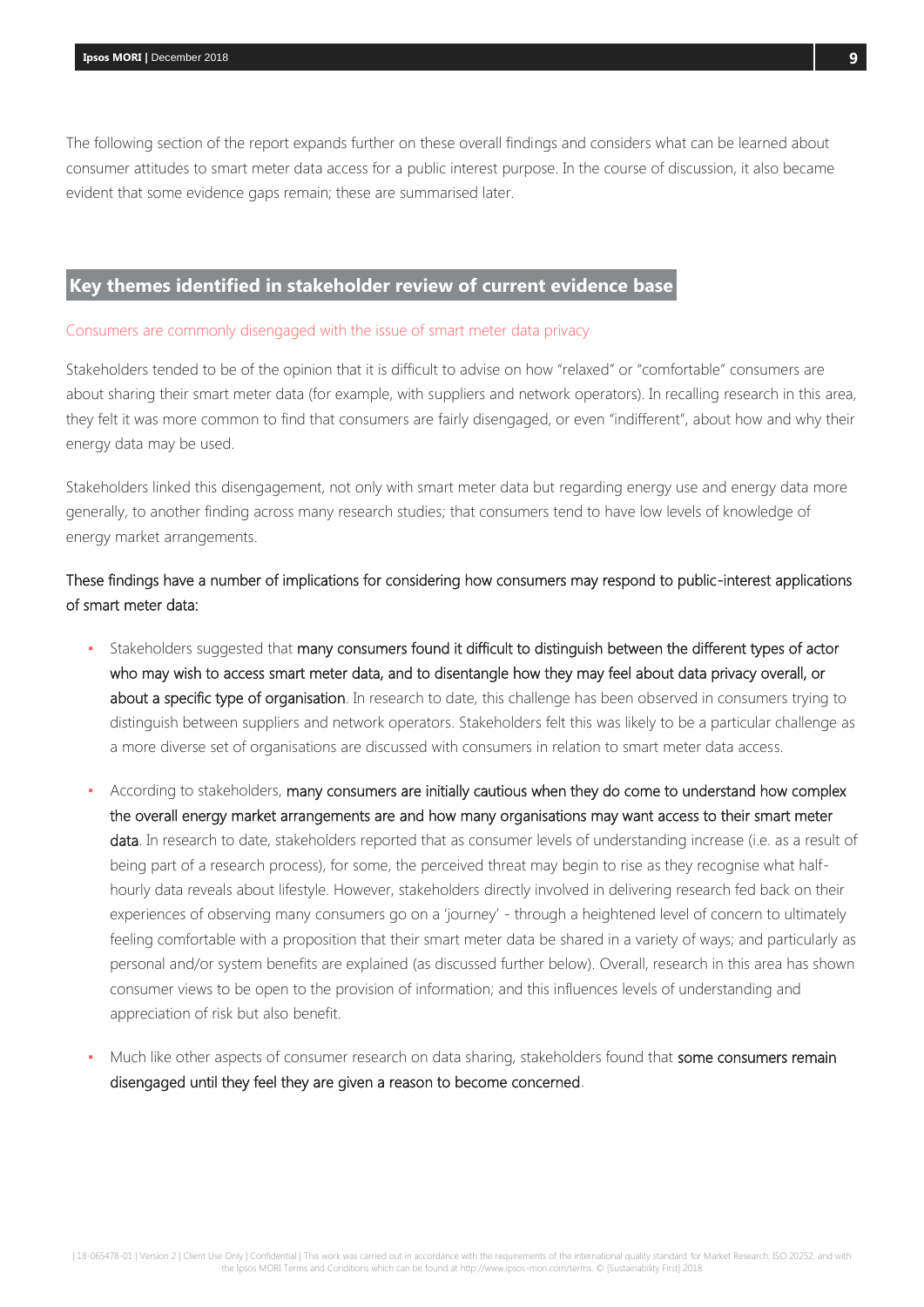### For a few consumers, unsolicited marketing, differential pricing and unknown future applications for data are a concern

As discussed, many consumers express indifference about smart meter data and its applications. However, most studies recalled by roundtable attendees had identified a small group of consumers who could be characterised as 'more concerned'.

Stakeholders reported research to have shown some of the concerns held by this group of consumers to mirror general concerns around data sharing, but for there to also be specific smart meter data related concerns, such as:

- The potential for hacking and data loss: Similar to other types of data, stakeholders recalled research showing that a few consumers hold concerns around the potential for hacking and data loss though they do not have heightened concern as a result of the types of organisation involved in storing, transferring or accessing smart meter data specifically. In the smart meter context, consumer concern around hacking was reported by stakeholders to relate primarily to the potential for remote disconnection or home security issues.
- A concern around smart meter data being used to increase marketing of related products and services: According to roundtable attendees, this has registered as a concern among some consumers. Again, stakeholders reported that this concern does not tend to be specific to smart meter data, or smart related products and services, but instead reflects wider views on the value offered by tailored marketing (as opposed to the hassle created by it). Some stakeholders indicated that for some consumers this is not a major concern, or reason to refuse access to their data, for example, if they saw tailored marketing as a route to find about products and services that could be relevant and useful for them.
- A concern that smart meter data would be used to drive differential pricing: A number of stakeholders referred to research findings that highlighted a concern more specific to the sharing of smart meter data which was the prospect of differential pricing. In the research discussed, a few consumers were reported to have expressed fears that this could come into effect, for example, if suppliers elect to change peak and off-peak charges based on their more granular understanding of each household's energy use profile. In other studies, consumers had voiced fears that if more targeted investment was made in some areas of the network, this could lead to increased costs being pushed through to impact consumer bills in that area.

Roundtable attendees were also asked to consider what they recalled the evidence base to reveal about consumer attitudes to the linking of smart meter data to other datasets. In relation to data linking, stakeholders reported that:

- Data linking is not generally a concern that consumers spontaneously raise in the research they knew of i.e. it is a process that is rarely top of mind for consumers.
- When prompted to consider potential issues associated with data linking, stakeholders had found that consumers can be sensitive to the potential applications for, and users of, a linked dataset. This was suggested by attendees to particularly be the case if the linking involves data considered to be sensitive – most commonly, stakeholders reported that the research suggests consumers consider this to be health-related data, data about receipt of income benefits and financial data.
- Concerns voiced by consumers (as recalled by stakeholders) include the use of linked datasets to reduce benefit payment or impact insurance premiums.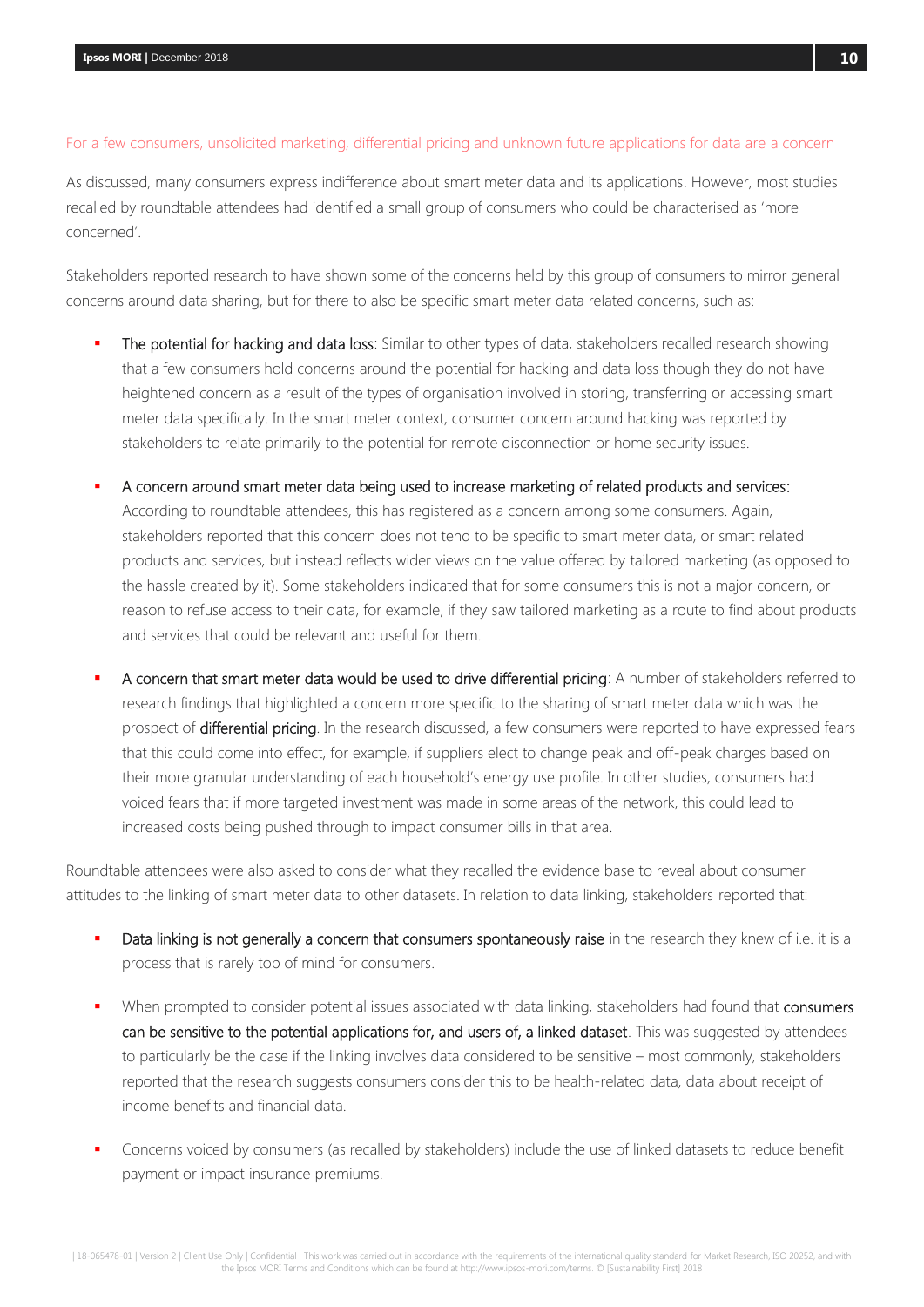At a basic level, stakeholders found that some consumers cannot comprehend how all their independent datasets may be combined and how linking could be used. This gap in knowledge itself can heighten anxiety over data sharing and data linking.

For consumers who are concerned about data linking, stakeholders at the roundtable identified a few suggestions informed by their research about the ways in which these concerns can be minimised. These include anonymisation of the data, a focus on who is processing and using the data, adding a time-limit before data can be accessed, and articulating the benefits of linking data. For example, if an outcome of linking data is that better support can be provided to vulnerable customers, this was suggested as something likely to drive an increase in the level of acceptance.

Stakeholders reported that research they are aware of showed that the characteristics of the concerned group are not entirely constant and do not tend to follow clear demographic lines. The most common factor that stakeholders had identified from their research were, that those more likely to express concerns tended to be:

less frequent users of social media;

 $\overline{a}$ 

- those who are generally quite concerned with data privacy and are cautious about sharing data; and,
- those who do not yet have (or do not know someone who has) a smart meter.

Stakeholders warned, however, that it can be difficult to unpick the views of those who already have a smart meter; they may be more open to sharing data because they understand what a smart meter does, and may have some understanding of the type of data it collects (and in some cases), the potential benefits. However, a pre-existing openness to sharing data may have been linked to them opting in the first place to receive a smart meter.

### Clearly articulating the benefits of data sharing can increase customer acceptance

Research studies discussed at the roundtable had generally found that articulating a personal benefit was powerful for consumers. However, some stakeholders had also found that societal benefits are generally accepted by consumers when presented<sup>6</sup> (but are less likely to be top-of-mind for consumers or to resonate as readily as direct benefits). The ideal framing of benefits was felt by some stakeholders to be when a societal benefit was also linked through to a direct or even indirect personal benefit (for example, if a local area stood to benefit in some way, and, as a resident of that local area you felt that the benefit case included you).

Stakeholders shared a view that increasing the public's understanding of the benefits around data use (for them, as well as society) can lead consumers to feel more comfortable about sharing their smart meter data in a range of circumstances (as seen with sharing other types of data).

There were felt to be challenges, however, applying these lessons when investigating the 'appeal' of smart meter data sharing for 'public interest' use-cases. Roundtable attendees generally agreed that societal benefits can be difficult to communicate to consumers and may be difficult for consumers to grasp. This relates back to consumers' low level of understanding of energy market arrangements; making it more difficult to explain, for example, benefits around balancing energy supply. To communicate this benefit, first consumers need to understand the different players in the energy market, then the current constraints on decision-making or information access, and finally to understand how smart meter data can be used to solve certain challenges. Seeking views on societal benefits can also require conversations of the

<sup>&</sup>lt;sup>6</sup> An example of this, was consumer acceptance of the DNO case for improved network planning found in the Ipsos MORI research for the ENA.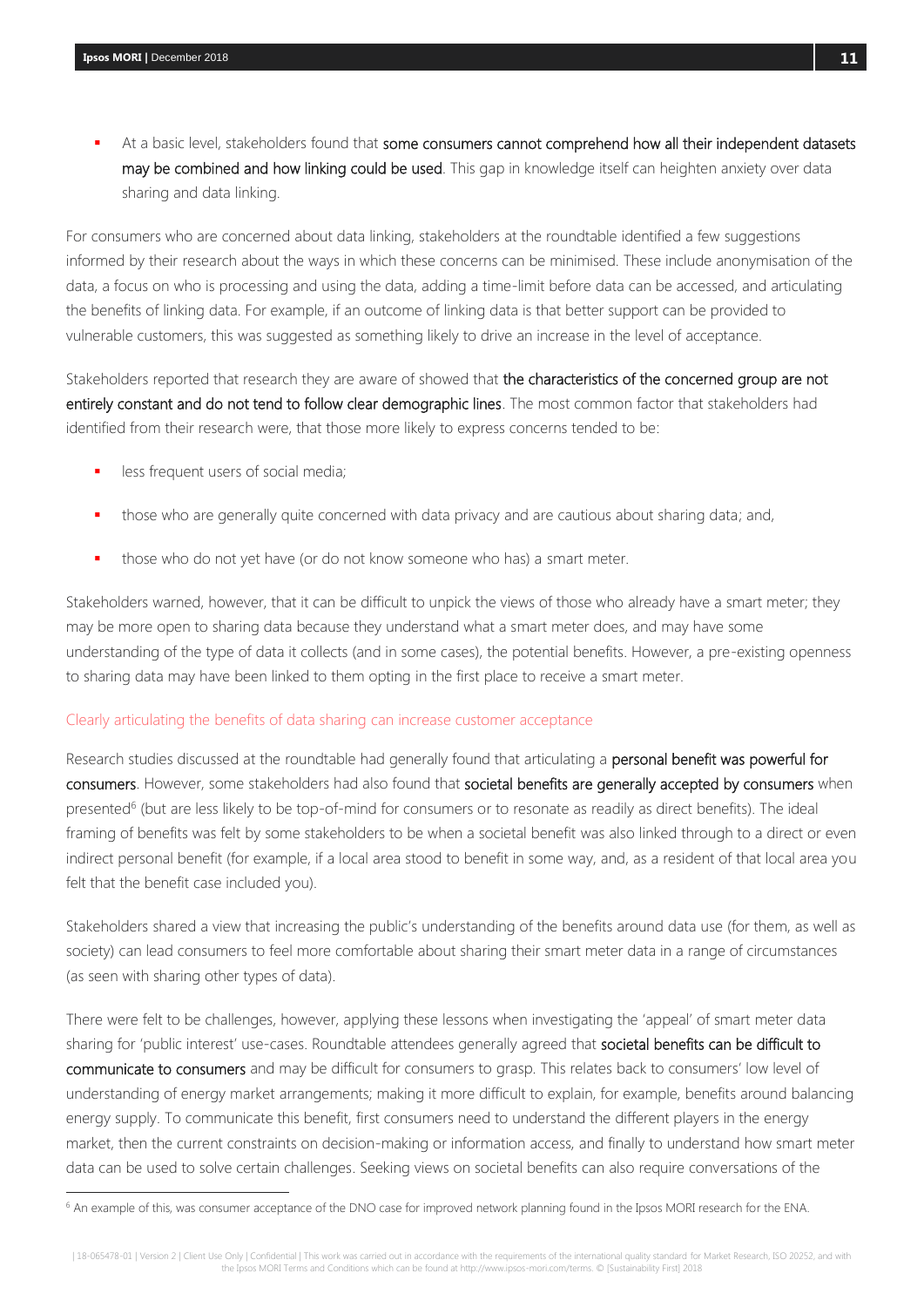theoretical, based on possible future scenarios and uses of the data, on which roundtable attendees suggested it may also be difficult to engage consumers.

### There is no clear 'redline' for consumers around data sharing, it all depends on context

PIAG is interested to understand whether there are certain types - or granularity - of smart meter data that consumers are more or less willing to share. In general, stakeholders had found levels of acceptance around data sharing to be as illustrated below; that is, there are factors that can broadly encourage greater or lesser levels of comfort in discussions around data sharing. However, based on the recall of roundtable attendees of research studies they had either commissioned, delivered or were aware of, there is no clear 'redline' for consumers, and often not a consistent 'redline' for any given individual consumer; instead attitudes towards the appropriate recency or granularity of data have been found to depend on who the data will be accessed by, how it will be stored and what it will be used for.

## Factors in likelihood to share smart meter data Reduces comfort Increases comfort Appears on both sides because the consent process can help consumers feel more in control, but it can also cause consumers to worry about the implications of sharing their data.

### Consumer views on trusted parties and consent

l

As with other types of data, in their research stakeholders have found that the party accessing and using smart meter data can impact on consumers' willingness to share that data. Roundtable attendees believed they had seen research evidence to suggest that levels of trust among consumers may be influenced in a number of ways, including:

- Consumer perceptions of the motivations of the recipient of the data. For example, companies who stand to gain financially from accessing smart meter data tend to be less trusted by consumers than independent organisations. In general, attendees were of the view that consumers will tend to trust independent parties more than energy suppliers (although, some stakeholders have found some consumers to express favourable bias towards their own energy suppliers).
- The nature of the consent process; how specific and time-bound the request is and the opportunity to withdraw: In circumstances where consumer consent is required<sup>7</sup>, stakeholders reported there to be greater levels of trust if a consumer feels they are able to withdraw their consent should they wish. Stakeholders also reported having

| 18-065478-01 | Version 2 | Client Use Only | Confidential | This work was carried out in accordance with the requirements of the international quality standard for Market Research, ISO 20252, and with the Ipsos MORI Terms and Conditions which can be found at http://www.ipsos-mori.com/terms. © [Sustainability First] 2018

 $^7$  The research discussed by stakeholders at the roundtable did not point to a clear picture on the circumstances in which consumers would, and would not, expect to be asked for their explicit consent to access their data.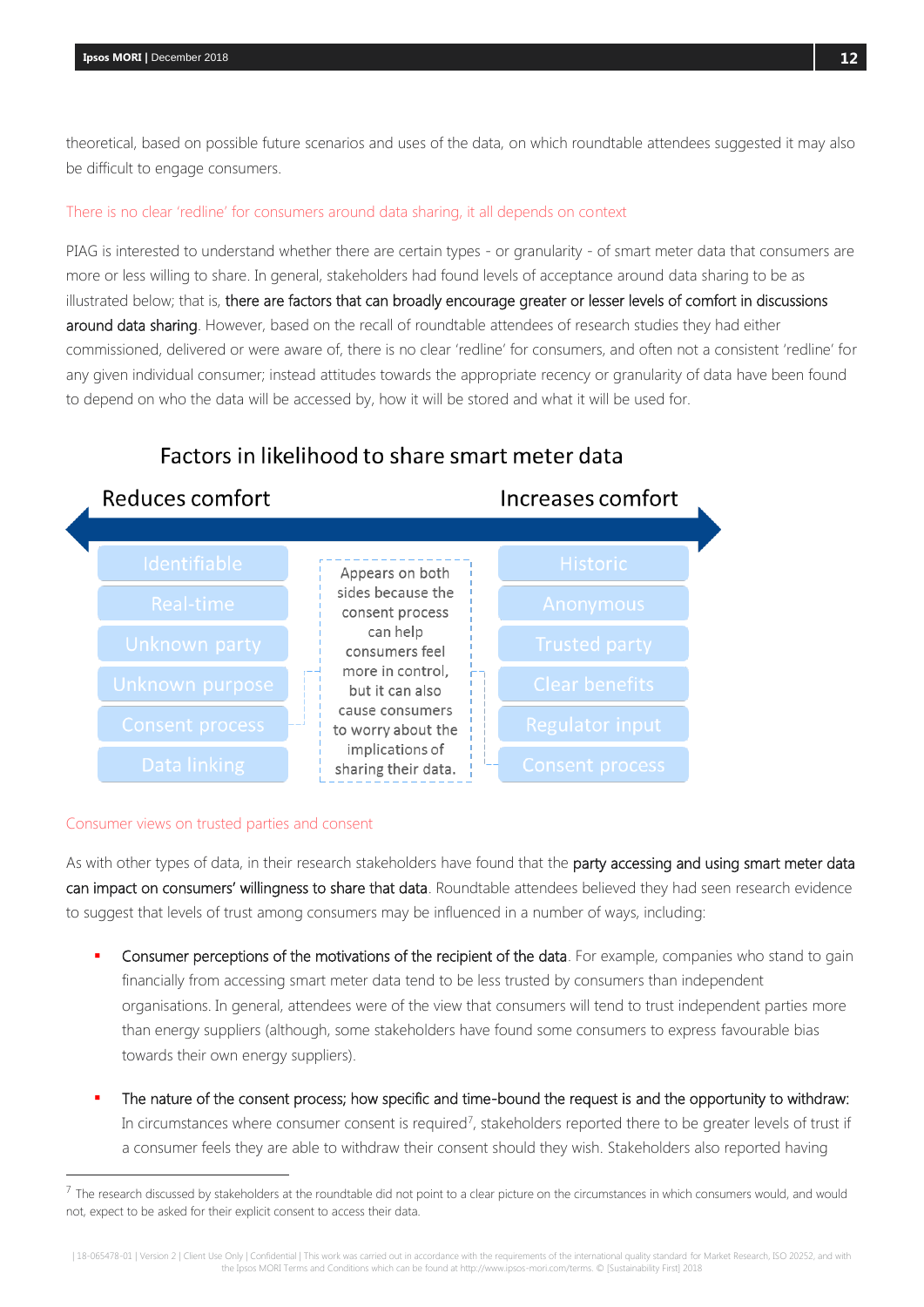found that the more specific, and time-bound the request for consent, the more comfortable consumers tend to feel. Stakeholders warned that where this could not be offered, the potential expanse of future unknowns can heighten anxiety levels for consumers surrounding decisions to share smart meter data. This was recognised to raise a potential challenge where organisations seek to future-proof the consent process to cover potentially unknown future applications of smart meter data.

The role of regulatory bodies: In general, and not only in relation to energy data, stakeholders reported the evidence base to show that consumers feel favourably towards the involvement of regulatory bodies to help oversee data access and usage issues. Some roundtable attendees recalled research suggesting that some consumers express a preference that the government or a regulator, or another independent body, remove the burden of responsibility from them for making decisions on data access issues and act to ensure the best interests of consumers are upheld. Attendees did, however, also caution learning from other research that some consumers remain cautious, despite regulatory involvement, based on previous experiences of companies or organisations not sticking to the prescribed rules. Additional layers of reassurance, such as through codes of conduct, or highlighting industry best practice, were reported to be further ways to increase consumer trust in granting consent to access their data.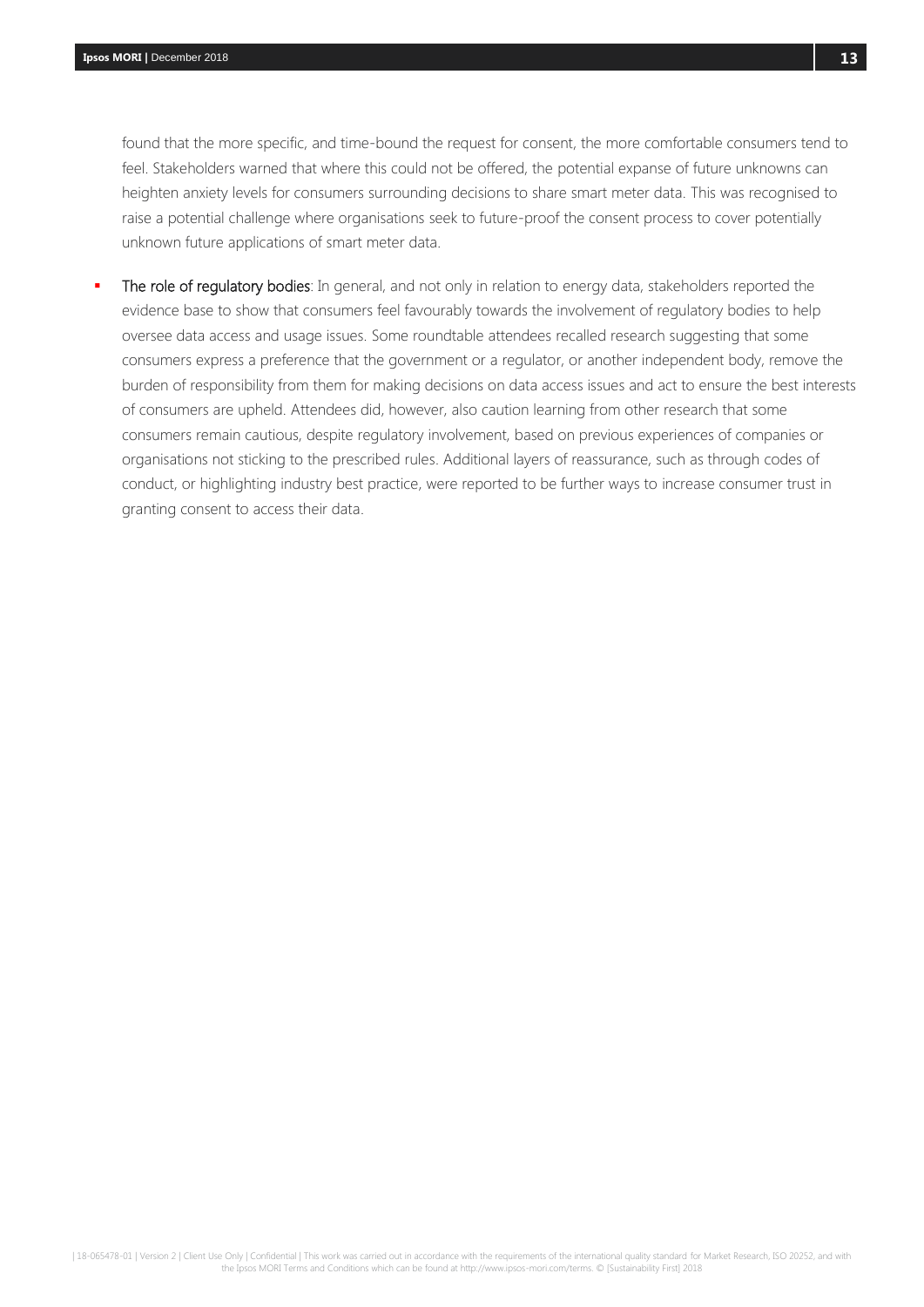## **Factors anticipated to drive**

# **consumer responses to 'public**

## **interest' use-cases**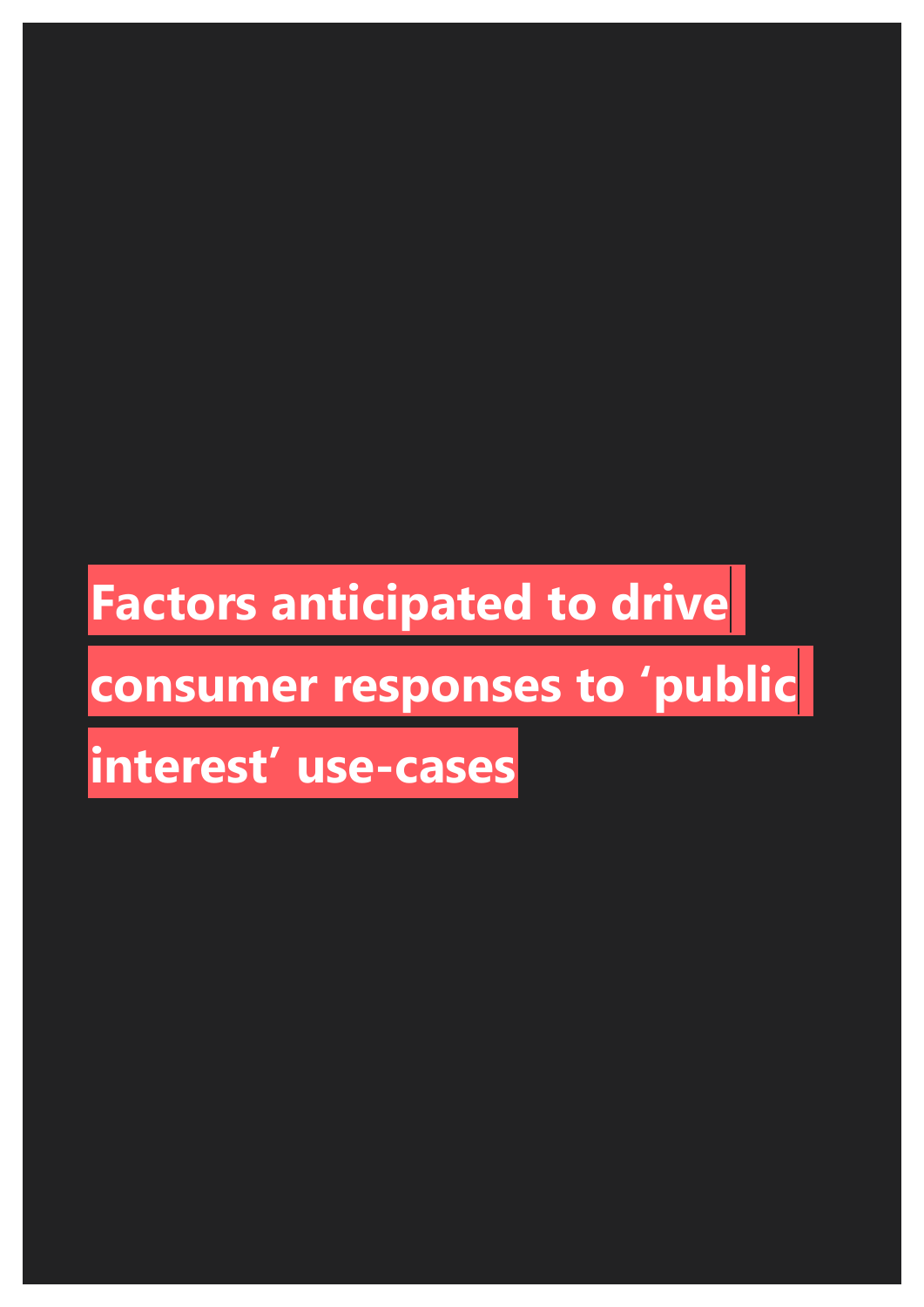## <span id="page-14-0"></span>**Summary of roundtable review of PIAG 'public interest' use-cases**

In the second part of the roundtable, attendees discussed five 'public interest' use-cases developed by Simon Roberts and Nicky Hodges of the Centre for Sustainable Energy<sup>8</sup>. The use-cases were presented to stakeholders to focus the discussion. Each use-case depends upon individual customer-level 'input-data' which is turned into anonymised 'outputdata' for publication (materials presented at the roundtable are provided in Annex C).

Attendees were asked to draw on their knowledge of consumer attitudes to smart meter data sharing to discuss how consumers may respond to the PIAG 'public interest' use-cases. This section of the report therefore presents stakeholder thinking on how consumers might respond to the use-cases, and what key issues could be raised by consumers. Stakeholder assumptions were based on their knowledge of the evidence base on smart meter data privacy. No specific consumer research had been conducted into consumer attitudes to these or similar 'public interest' use-cases.

The five 'public interest' use-cases presented and discussed were as follows:

- A. National and sub-national domestic sector energy statistics
- **B.** Local-level energy system planning
- C. Data for analysis and modelling
- D. Improved intervention targeting

 $\overline{a}$ 

E. Service development innovation test-bed

Overall, roundtable attendees agreed with the view (expressed in PIAG working papers) that there are likely to be different consumer privacy issues for *input data* and *output datasets*.

- In relation to *input data* (which in all the use-cases above involves access to half-hourly data at a property level) the most likely concerns among consumers were felt to be about the security of data storage and trust in the process of aggregation, anonymisation and any linking. Stakeholders felt it would be important for consumers to feel there was a trusted environment in which this data was held and processed – consumers were likely to look to a governmental or other independent party to do this and would expect appropriate regulatory and safeguarding controls to be in place.
- For the **output datasets**, roundtable attendees believed that concerns will arise based on what consumers may perceive the motivations of the organisations accessing the output data to be, and the implications there could be from accessing the data. The factors that stakeholders felt were likely to drive consumer reactions to the output datasets for each use-case are discussed below.

In general, stakeholders were of the opinion that use-cases A and  $C$  – the use of smart meter data to further improve national and sub-national domestic sector energy statistics, and for improved analysis and modelling - were among the

| 18-065478-01 | Version 2 | Client Use Only | Confidential | This work was carried out in accordance with the requirements of the international quality standard for Market Research, ISO 20252, and with the Ipsos MORI Terms and Conditions which can be found at http://www.ipsos-mori.com/terms. © [Sustainability First] 2018

<sup>8</sup> PIAG Stimulus Paper 5 : 'Public interest use-cases: data attributes, data requirements, and associated privacy and access implications'. Simon Roberts. CSE . October 2018

PIAG Stimulus Paper 4 : 'Stakeholder perspectives on smart meter energy data and potential public interest use-cases'. Nicky Hodges. CSE. October 2018 <https://www.smartenergydatapiag.org.uk/>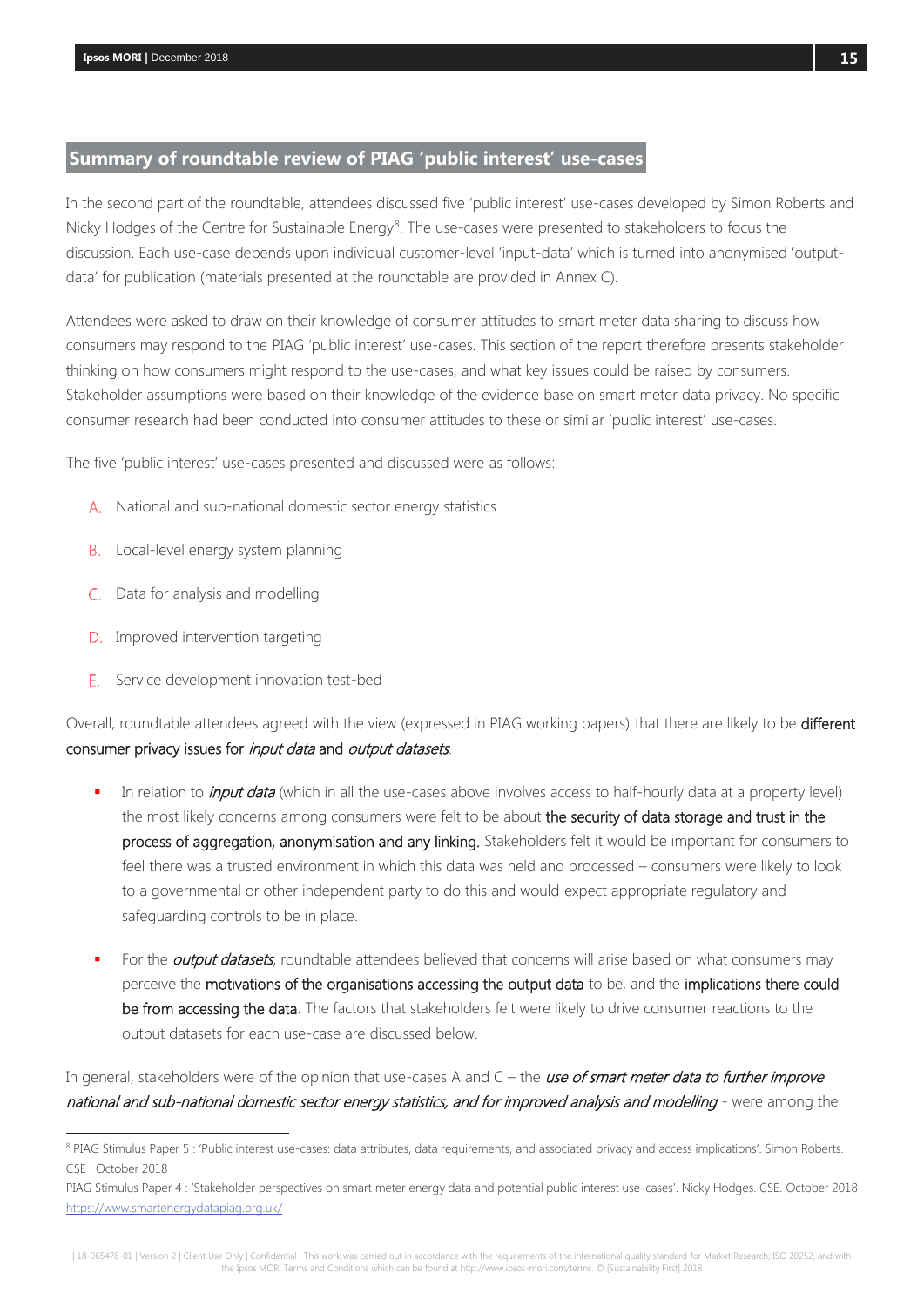l

least likely to raise significant concerns for consumers. Based on research with consumers on other areas of data privacy, key factors that stakeholders felt would be likely to underpin the consumer response to these use-cases were:

- The use of smart meter data to improve something that already exists; attendees suggested that consumers often feel more comfortable with this kind of incremental step, rather than data being used for something entirely new (this relates to fear-forming unfamiliarity).
- The role of 'neutral' trusted organisations, such as the ONS may reduce levels of concern. Stakeholders had found in other related research that consumers tend not to have concerns around the motivations of such organisations, as they are not, for example accessing data for financial gain or using data to market products and services.
- Anonymisation of data; The output dataset in use-case A only contains aggregated data, and use-case C is based on a synthetically representative dataset in which household markers have been removed – stakeholders suggested that consumers are unlikely to be concerned if it's impossible to identify an individual household.

Stakeholders at the roundtable predicted that consumers might have a greater range of queries and potential concerns in relation to use-cases B, D and E<sup>9</sup>. Stakeholders argued that consumers may on the one hand find it easier to engage with use-cases with local impact (i.e. personal and / or indirect benefit but locally relevant). This contrasted on the other hand with a more generalised benefit associated with national statistics – and with which consumers may not necessarily readily identify. Stakeholders predicted the following issues being raised:

- Fairness of provision; attendees suggested that consumers may raise concerns about the potential for smart meter data to be used to support access to services or infrastructure in some areas, over others. This was a concern held by some during Ipsos MORI's research for a DNO; respondents felt smart meter data may be used to support a case to reinforce the network in some areas over others, which could lead to inequality in the capacity of the network. In relation to use-case B in which smart meter data could be used for *local-level energy system planning*, stakeholders suggested that consumers may have concerns that this data might be used to increase access to electric vehicle charging infrastructure in affluent areas over less affluent areas – for example, if decisions on the location of this infrastructure were made based on energy load-profile data which showed more affluent areas to be in need of more charging points due to a greater prevalence of electric vehicles; resulting in an exaggeration of inequalities (indeed, this type of 'fairness' concern has been raised by respondents in similar types of research conducted for Highways England).
- Stigmatism of local areas; stakeholders advised that consumers may be sensitive to use-cases which apply smart meter data to identify 'vulnerability', such as use-case D for *improved intervention targeting*. Stakeholders predicted that careful communication of the potential benefits of such an application of customer data would be needed by those interested in this use-case as wider research has found consumers can be sensitive to approaches to identify and label vulnerability: not necessarily identifying with this classification themselves or associating such a label with negative consequences for the provision of, access to, or cost of local services. Some stakeholders felt that lessons could be learned here from the issues that have been faced by suppliers and energy networks in the creation, maintenance of use of the Priority Services Register.

<sup>&</sup>lt;sup>9</sup> B - Local-level energy system planning; D - Improved intervention targeting; E: Service development innovation test-bed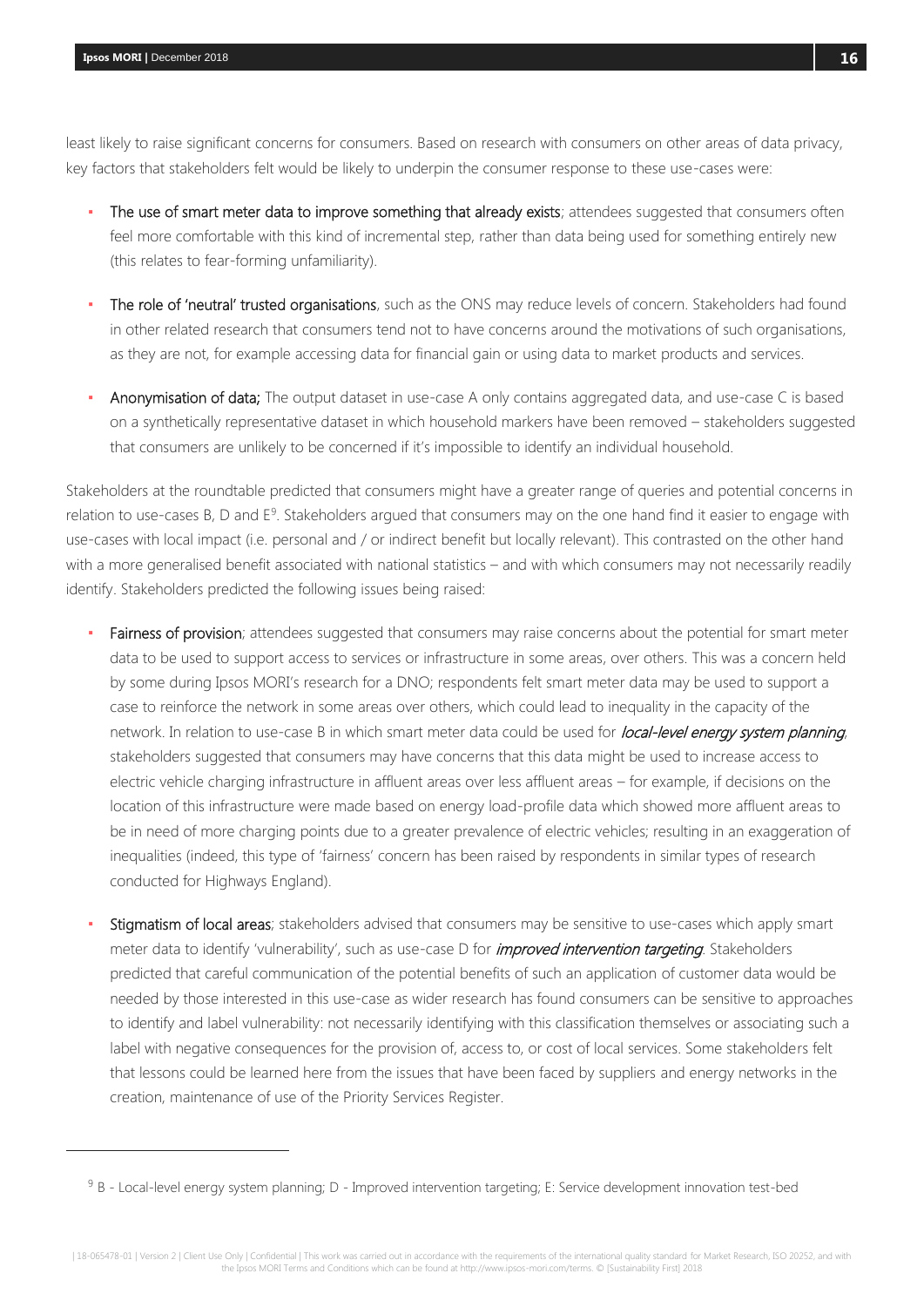Sharing the benefits: Stakeholders advised that if smart meter data were to be used for what might be seen as commercial purposes, including to support the development of new services as in use-case E: service development innovation test-bed, then consumers may expect to see a share of the benefits and to be directly rewarded for sharing their data. Stakeholders also suggest that in the instance of use-case E, the approach may have to involve consent in order to best deliver benefits directly to consumers who share their data.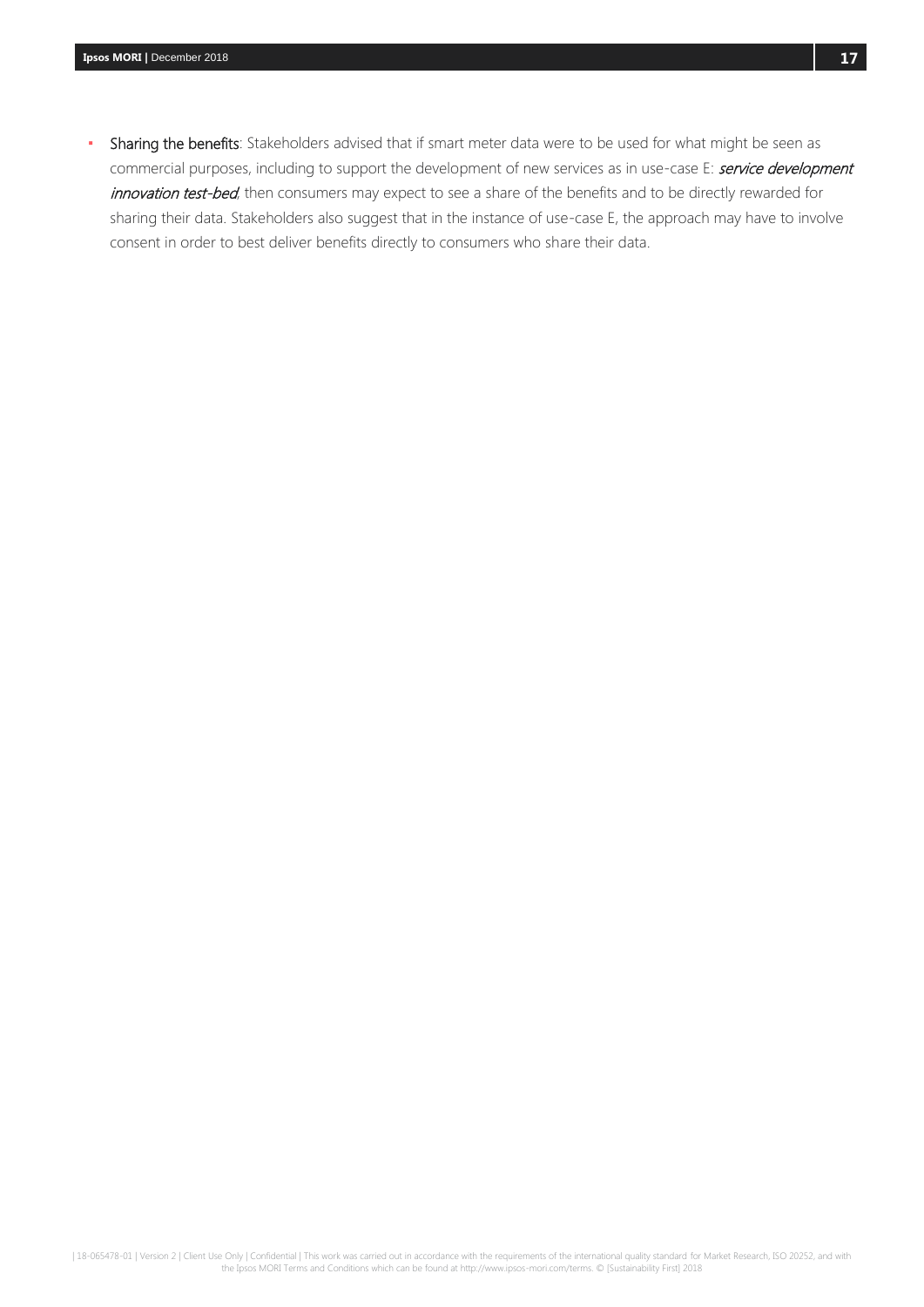## **Evidence gaps and challenges**

## **for the research community on**

## **'public interest' uses of smart**

**meter data**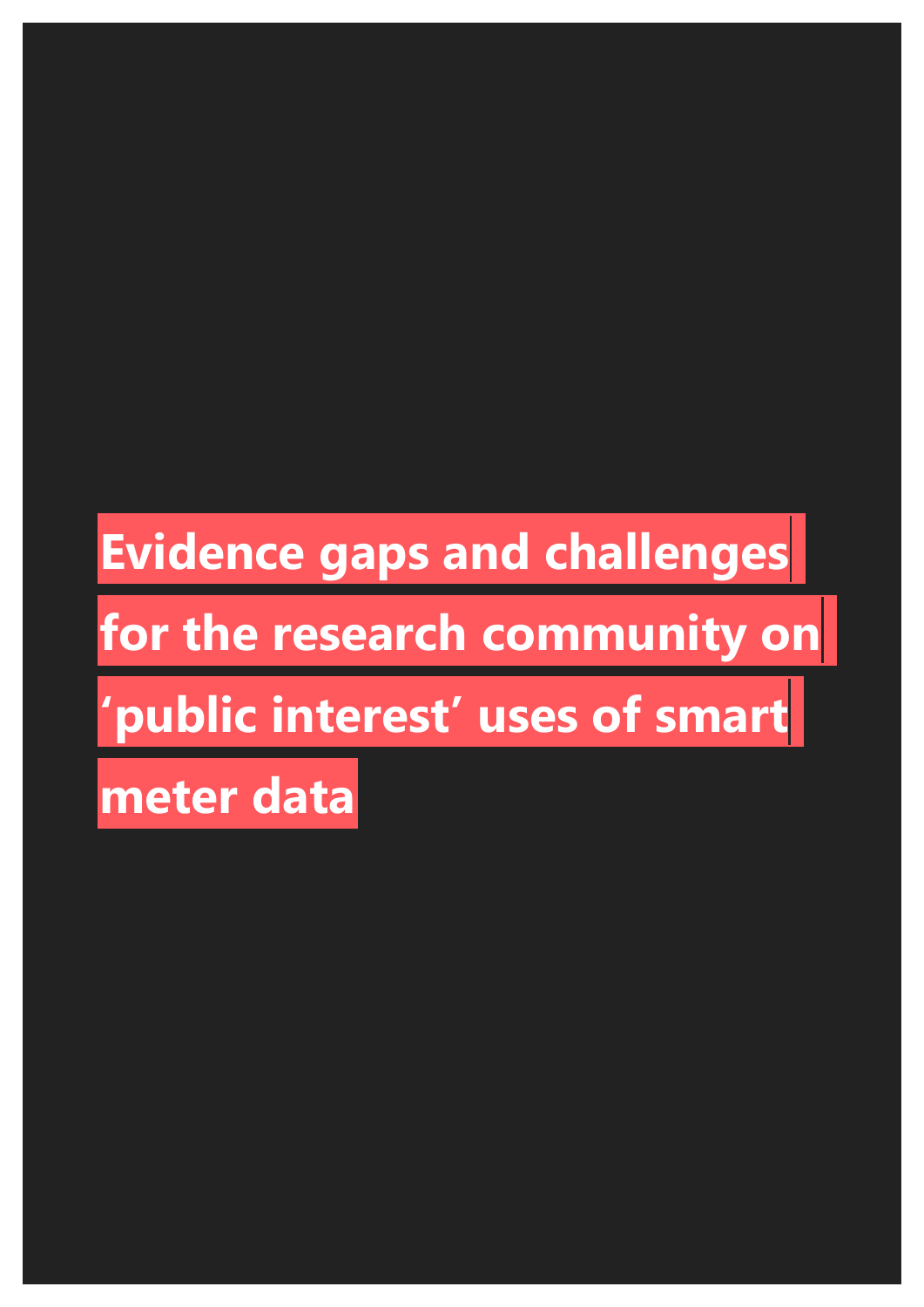### <span id="page-18-0"></span>**Evidence gaps**

Over the course of the roundtable, a number of areas were identified by stakeholders for which further evidence is needed to understand consumer views on smart meter data related privacy issues and how these may interact with potential 'public interest' use-cases.

Use of smart meter data by a wider range of public interest actors, beyond suppliers and the network: Despite discussions of trusted organisations, stakeholders suggested that one significant evidence gap was consumer attitudes towards bodies such as local authorities, academics, or community groups accessing smart meter data (most of the evidence discussed at the roundtable focused on government, supplier or DNO access to the data). Research to consider how to build trust among consumers on the use of smart meter data by such actors, and how this can be balanced against still enabling consumers to feel a sense of control, and how these actions can work in practice would be helpful.

Understanding how consumer response may evolve as applications for data evolve: Another key research area identified by stakeholders was around future applications of smart meter data. Stakeholders acknowledged that privacy concerns are likely to change over time - so what consumers agree to now may not encompass future applications of the data. Research approaches may need to ensure that evidence stays up-to-date as applications develop and consumer concerns change or evolve.

Understanding the profile of the concerned group, and what drives concerns: Stakeholders felt further research would be beneficial to understand further which groups of consumers are among the most concerned about smart meter data privacy, and why they are concerned. Much of the evidence base to date is qualitative: there is lack of robust data on the characteristics, and prevalence of this subgroup. Despite some stakeholders sharing an assumption that attitudes to smart meter data sharing, mirror attitudes and behaviours around data sharing in other contexts, overall the roundtable discussion suggested that further research, specifically related to smart meter data sharing would be of help.

How consumer attitudes vary depending on specific data accessed and used: Stakeholders would welcome better insight into how consumer attitudes might vary depending on how historic the smart meter data might be. This was felt to be particularly key given some research has shown consumers to be more comfortable sharing historic data, and which may be sufficient for many public interest purposes. Another gap to fill is whether consumers feel differently about sharing their gas as opposed to their electricity data, and what implications this may have for the energy market. While the generic concerns about use of smart meter data were likely to apply equally to both, attendees generally felt that gas usage was not as revealing of lifestyle as electricity usage (a relevant consideration for consumers).

What should become good industry practice for those processing and accessing smart meter data, and how these practices should be labelled: As noted, some stakeholders felt that a voluntary code of practice might begin to increase trust among consumers.

Communicating the applications for, and implications of, data linking: Stakeholders called for more research to understand what the specific implications of linking other datasets with smart meter data could have for individuals and households. Consumers may have difficulty understanding the process and purpose of data linking, and it would be helpful to explore how to best involve consumers in this conversation.

How best to handle consent issues: PIAG's interest was in public interest use cases which require comprehensive data and hence PIAG shared a view at the workshop that this cannot rely on consent as a route to accessing the data. Consent, was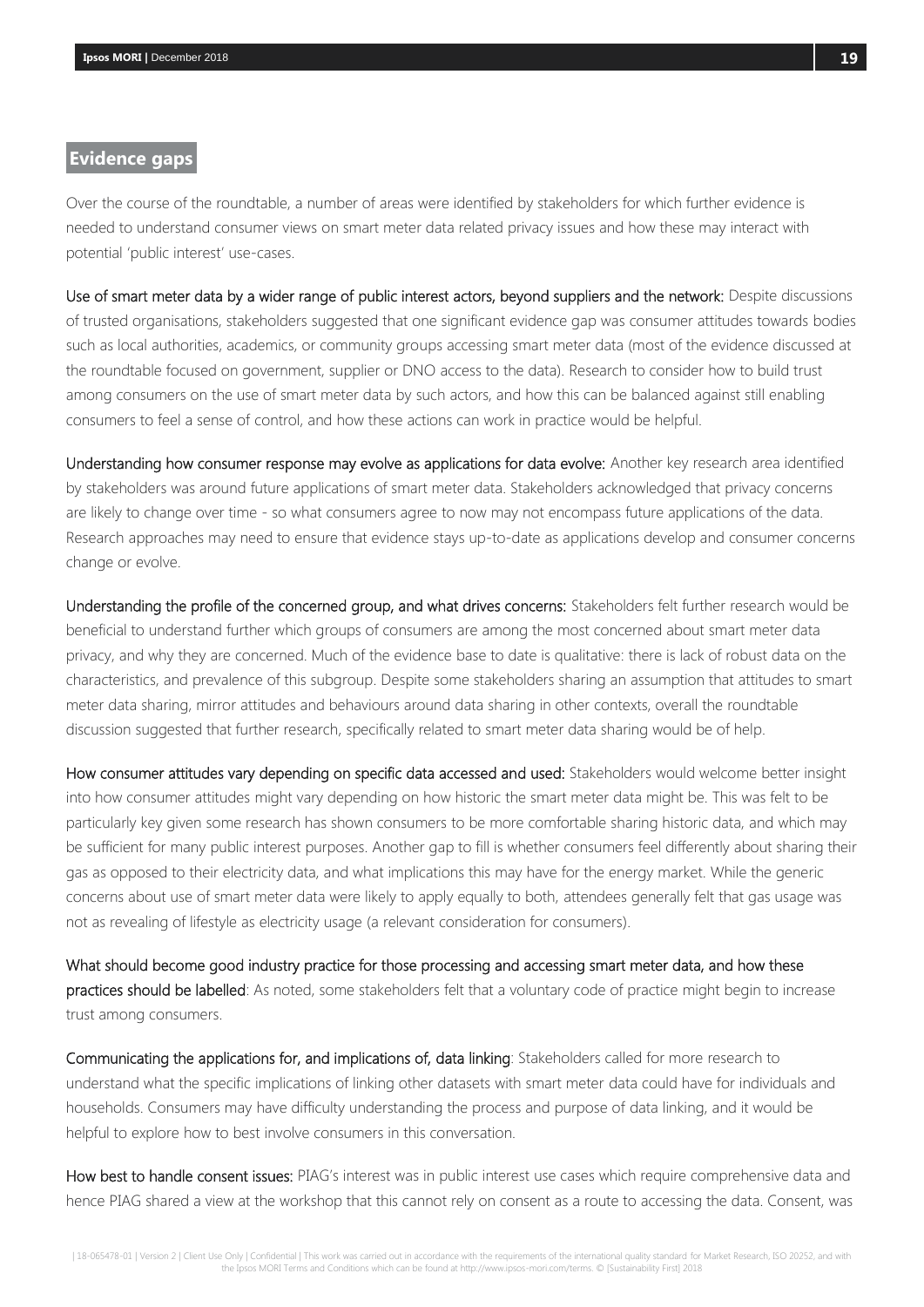however, a topic raised at multiple points in the workshop. Approaches to obtaining consent for other purposes were at the forefront of stakeholders' minds. It was widely agreed that this area needs far greater exploration given the challenge of obtaining informed consent in a complex topic area.

Communicating a narrative around societal benefits to consumers: Stakeholders felt that work to delve into how societal benefits of smart metering can be effectively communicated to consumers would be useful, as current research finds these benefits difficult and abstract to communicate.

## <span id="page-19-0"></span>**Challenges for the research community**

Over the course of the roundtable it was evident that, as well as evidence gaps, there are also challenges facing researchers when exploring consumers' attitudes to smart meter data privacy. These challenges have been touched on throughout this report, but primarily, they cover three broad areas;

- . It may still be 'too early' for consumers to engage fully with these issues (although it is noted that delaying consumer engagement is not necessarily the appropriate response to this challenge);
- In-depth qualitative research is often required to explore consumer views, limiting what can be said in robust terms about the relevance and breakdown of views across the population;
- **Consumer viewpoints are heavily influenced by information** provided to them, as well as by personal experience and media coverage.

We are still at an early stage in consumer understanding of smart meters, their role in the energy market and the discussion of risks versus benefits: The professionals involved in the smart meter rollout have been considering the potential value - and trade-offs and concerns - associated with smart meter data for many years. But, it is still early in the overall lifetime of smart meters from a consumer perspective. Consumers, particularly those who do not yet have a smart meter themselves, may struggle to understand the potential benefits and trade-offs as these are still hypothetical. Consumers do not yet have familiarity with the potential wider applications of smart meter data. For example, how smart home appliances might collect data about them or what types of services access to smart meter data could enable. PIAG's previous work, and this expert roundtable, highlighted that there is still uncertainty around the extent of (and associated implications of) the potential applications for smart meter data among policymakers. In turn, this means one is limited at this point to having a high-level theoretical discussion with consumers.

This poses a challenge to uncovering likely consumer reactions to potential future applications of smart meter data: we know that consumer attitudes to data privacy are very dependent on the *specific* circumstances – views of the same individual vary based on precisely who is accessing data and for what. While it is never too early to engage consumers from a policy perspective, it will be significantly harder to get meaningful input when consumers are at an early stage of understanding. This needs to be considered in terms of the methodology used.

There are many challenges in exploring these issues quantitatively: So far, most of the work in this area has been qualitative. This has been necessary as a great deal of scene-setting and information-provision is needed in research upfront, as well as time to probe consumers on their views to ascertain how they have understood the issue under discussion as well as to identify what underpins their views (often one of the most important things to understand given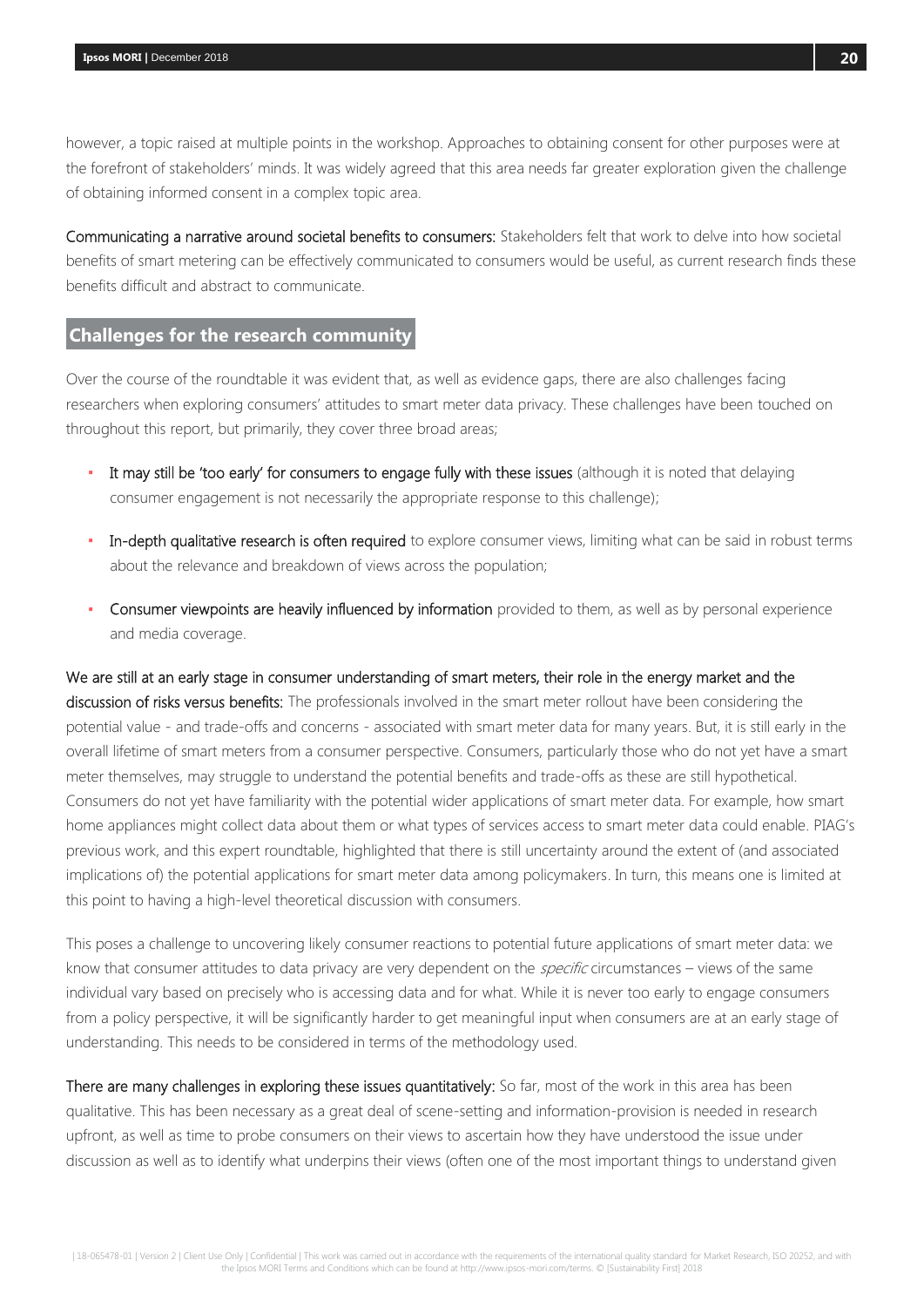precise applications are not always known and if researchers/commissioners of research want to be able to judge a likely consumer view to a new application).

Quantitative research is also desirable to ascertain the prevalence of views across the population, and to understand differences by subgroup. However, there is a risk that the respondent has not received sufficient information on which to form an informed view, and it is difficult to test whether the issue in question has been interpreted as intended. Quantitative research on these topics is also likely to generate a high level of "Don't know" or neutral responses. Where possible, it is therefore more appropriate to explore these issues qualitatively. Or, where quantitative data is needed, to run mixed-method studies e.g. to follow-up in-depth interviews with a sample of survey respondents to discuss their responses in more detail. In addition, interviewer-led surveys (either face-to-face or via telephone) are likely to be preferable to online as the interviewer can offer clarification of terms, and probe to check respondent understanding.

### These issues cannot be explored in a vacuum, researchers must be alert to how they, and other factors, influence the

debate: Absent specific information on the potential applications of smart meter data, or where they have no personal experience of smart meters, consumers will form views based on other information available to them. This may include, personal/hear-say experiences of hacking of other types of data, general perceptions of trust in organisations, and coverage of such issues in the media. While no different to the way people form opinions on many other topics, it is important for research to capture these 'prior experiences'/influencers to understand how and why people may form certain views - and where necessary, to disentangle views specifically about smart meter data privacy from those which are more general about the use of data in different circumstances.

The following key factors should be recognised by those reviewing the findings of research into smart meter data privacy:

- Understanding the research sample: Considering for example, the extent to which it reflects the general population or whether it is research based on a subset of the population (for example, smart meter households).
- The information provided to research participants: Stakeholders at the workshop emphasised how important the 'framing' of research questions and discussion topics can be, and the material influence this can have on the findings. People reviewing research reports should therefore check what level, and type of detail, was provided to participants and how the debate was led.
- The wider influences on participant views: It is helpful to consider what the research has been able to capture about the other information sources which may be shaping consumer perceptions and preferences. For example, whether participants have been exposed to negative media around smart metering, or had personal experiences of hacking.
- The type of perspective being sought: It is interesting to reflect on whether participants have been asked to comment on issues relating to smart meter data privacy from the perspective of a consumer (using and buying energy, interacting with companies within the energy field, using and buying energy related products) or from the perspective of a citizen (considering wider societal implications of smart meter data).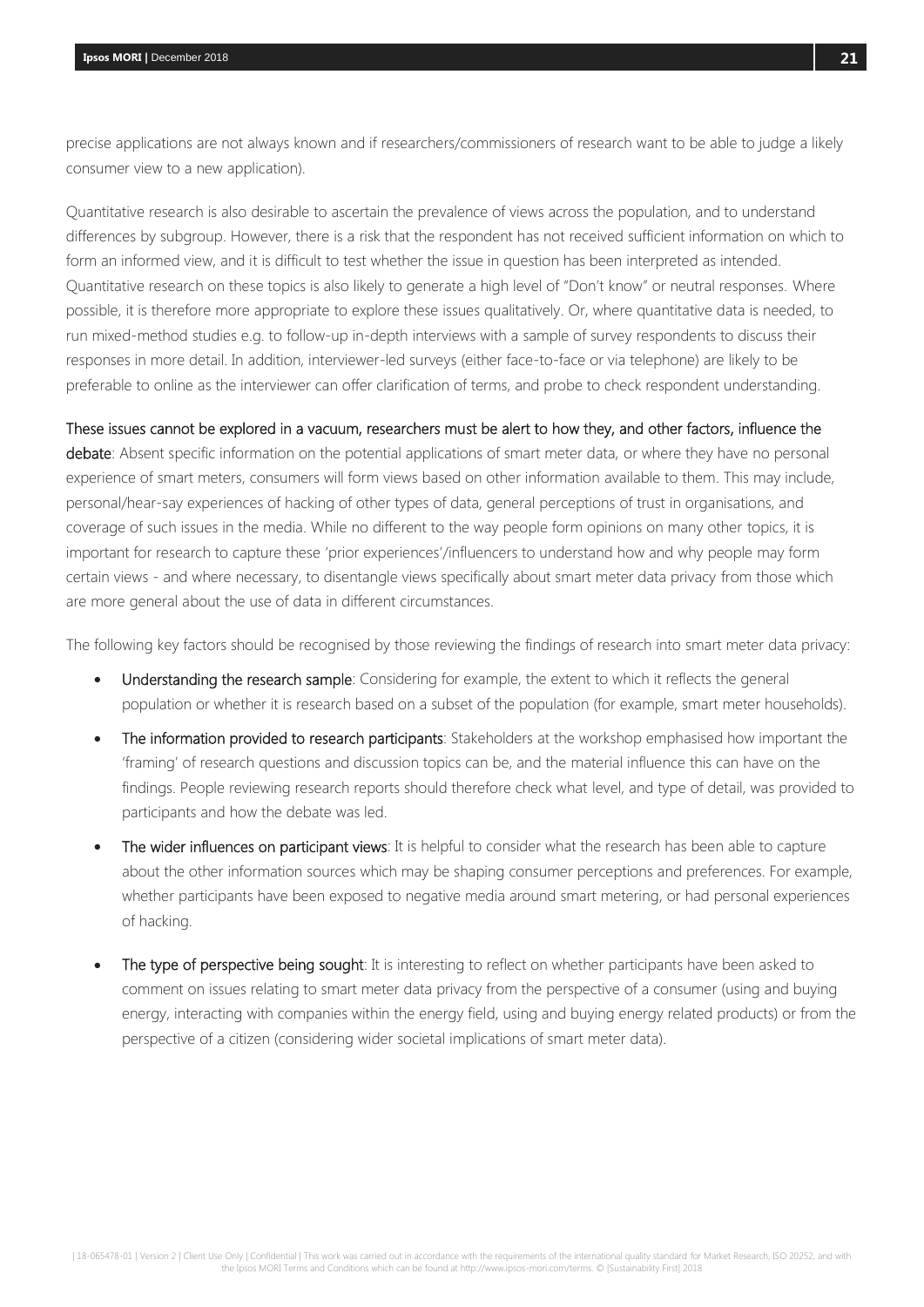# **Concluding remarks**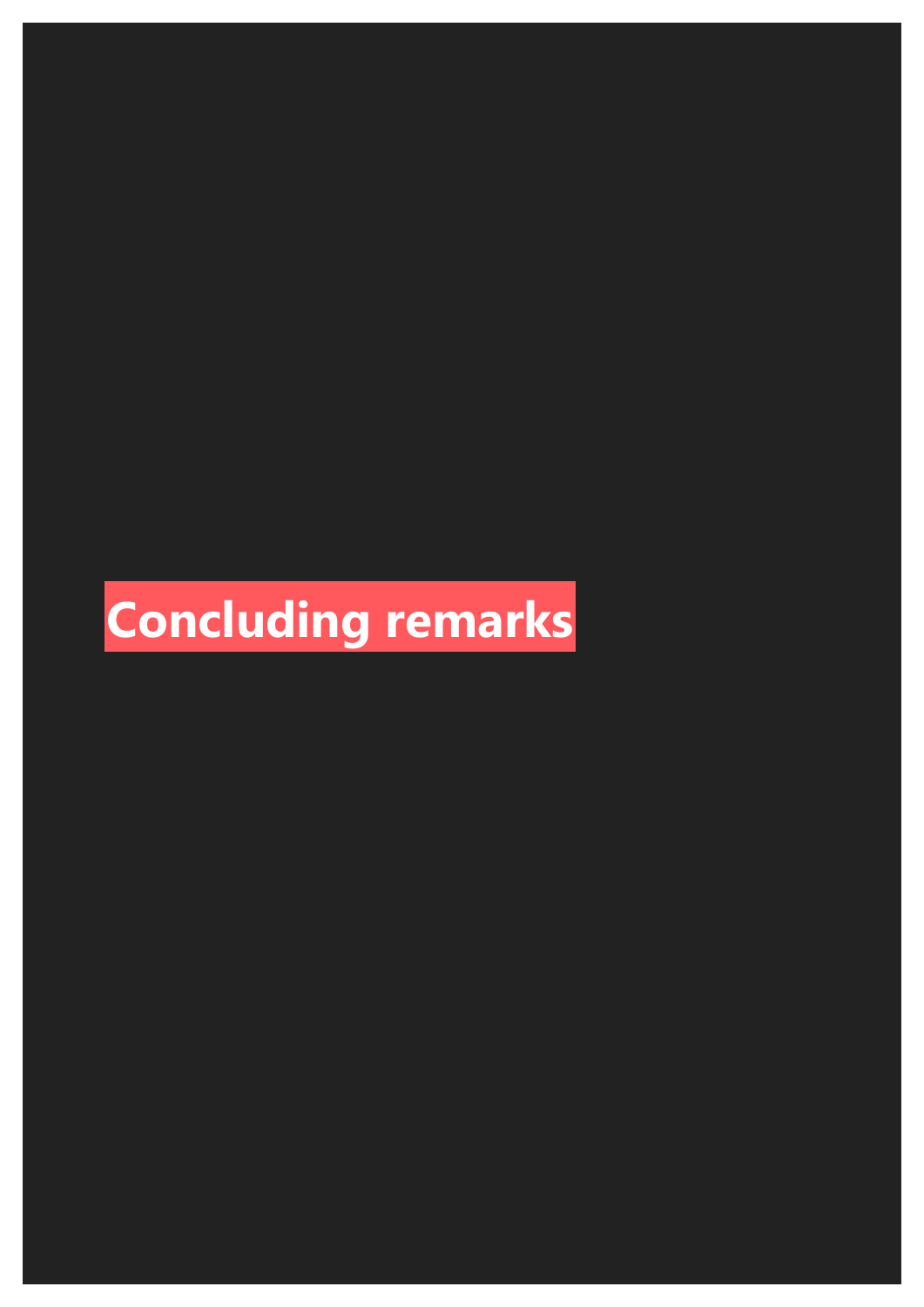Through discussion at this roundtable, and alongside the research gaps and challenges identified, two key considerations arose for policy-makers and those seeking to influence policy on questions of access to smart meter data for a 'public interest' purpose.

First, given the acknowledged challenges in effectively engaging consumers on these issues, some stakeholders felt that policy-makers may need to consider whether and / or how far it is appropriate to place the burden upon the individual customer for taking responsibility for privacy decisions relating to access to smart meter data for a 'public interest' or a regulated purpose. Roundtable attendees reported that many consumers themselves sometimes express a desire for these decisions to be taken for them – wanting to place responsibility on the appropriate authority to make such decisions on their behalf about what is best.

Second, stakeholders emphasised that consumers do not tend to see their energy data (even granular and recent data) to be that sensitive – at least not in comparison to other types of data they know are already held about them, e.g. financial data, household data, or health data. Some stakeholders were therefore of a view that there is a risk that consumers are being encouraged to have a debate on this issue when perhaps they do not have concerns. Many have found consumers to ask "should I be concerned?", and given the complexities involved in judging the benefits of allowing access to their smart meter data, consumers are only able to comment on a part of the debate.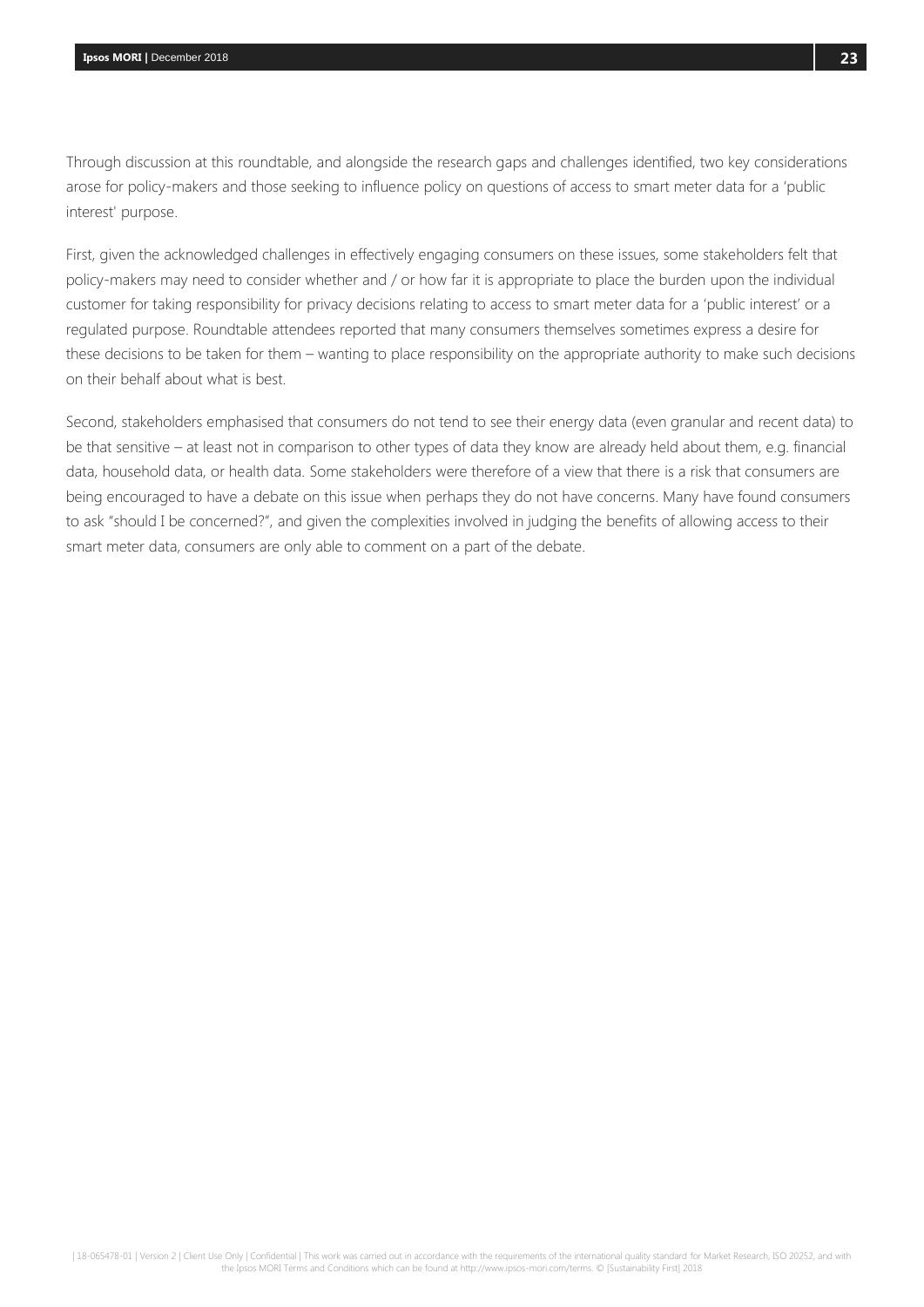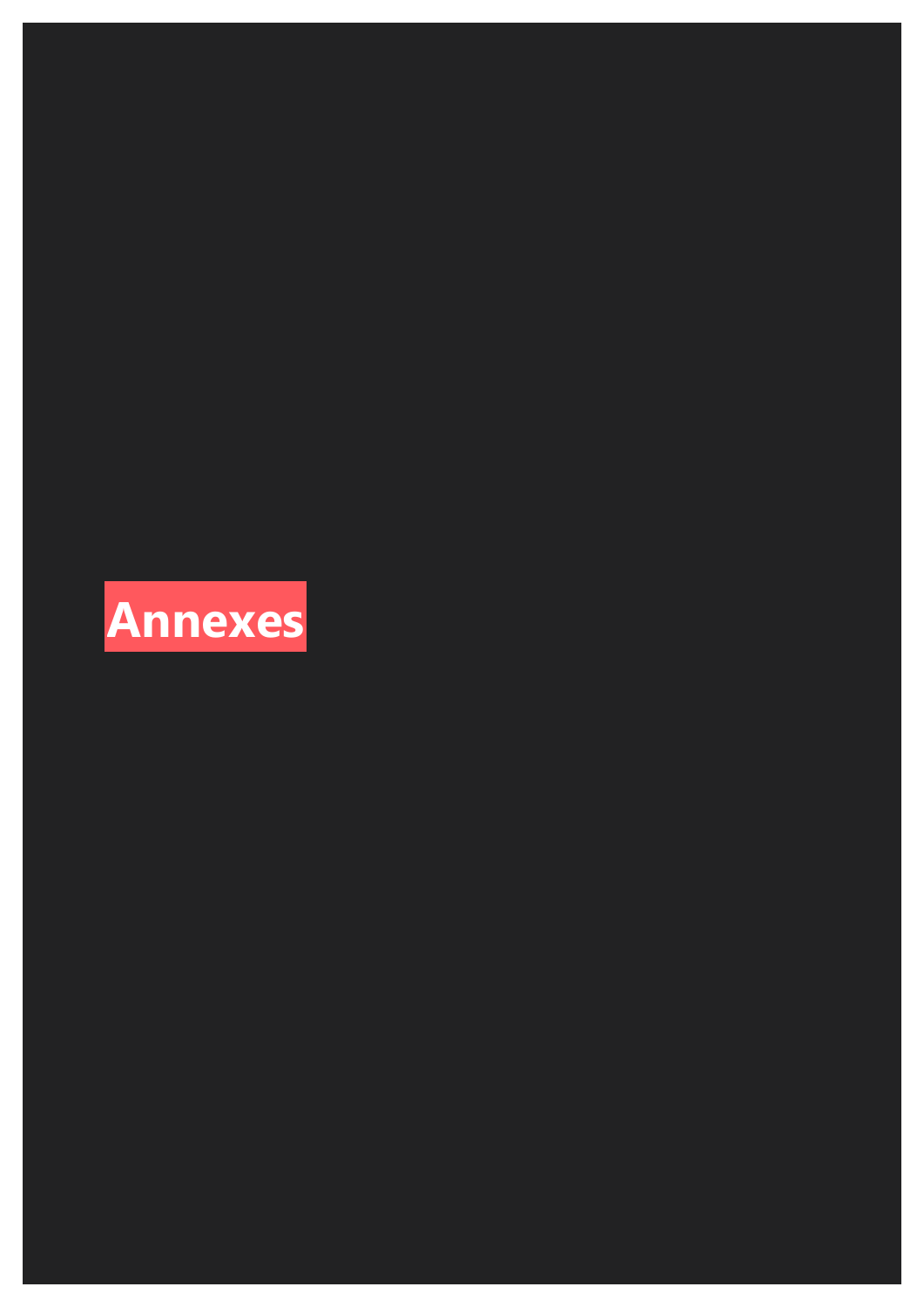## <span id="page-24-0"></span>**Annex A**

### <span id="page-24-1"></span>List of organisations attending the Expert Roundtable on 19 October 2018

We would like to thank everyone who was able to attend and contribute to these discussions.

BEIS (Department for Business, Energy and Industrial Strategy)

MHCLG (Ministry for Housing, Communities and Local Government)

Ofgem

Citizens Advice

Which?

Energy-UK

E.ON

Smart Energy GB

Energy Systems Catapult

Northern Powergrid

Energy Networks Association

techUK

Smart Energy GB

UCL SMRP (University College London. Smart Meter Research Portal project)

UK Energy Research Centre

University of Cardiff

Britain Thinks

Impact Research

UK Statistics Authority

Ombudsman Services

Doteveryone

City University

Ipsos MORI

CSE

Sustainability First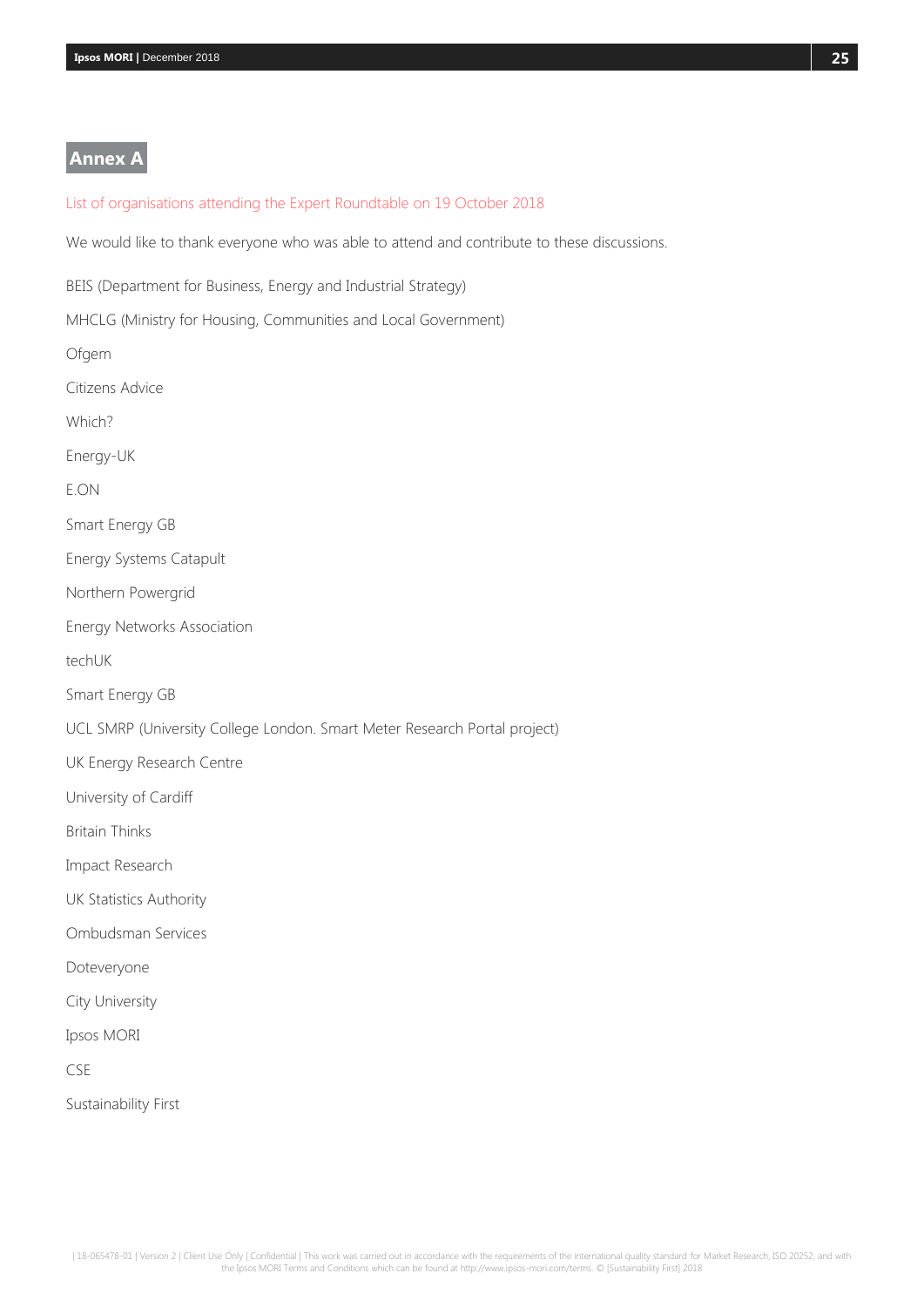## <span id="page-25-0"></span>**Annex B**

 $\overline{a}$ 

#### <span id="page-25-1"></span>Hypotheses tested during the roundtable

Four hypotheses were posed to the expert stakeholders during the roundtable. While based on some of the broad conclusions drawn in PIAG Stimulus Paper 6<sup>10</sup>, these hypotheses were drafted purely to use as a tool to encourage debate and discussion.

Testing hypotheses 1 (H1): Most customers are relatively relaxed about smart meter data being shared with suppliers and network operators.

Testing hypotheses 2 (H2): The biggest concerns around smart meter data privacy is that the data might be used for marketing, creating more hassle for customers.

Testing hypotheses 3 (H3): Acceptance of sharing smart meter data is higher when the benefits to the customer are clearly articulated (including societal benefits).

Testing hypotheses 4 (H4): Consumers are more nervous about providing access to their smart meter data if it is likely to be combined with other types of personal data held about themselves or their household.

#### <span id="page-25-2"></span>Summary of key conclusions against each hypothesis

The first hypothesis tested was "most customers are relatively relaxed about smart meter data being shared with suppliers and network operators". This received general agreement at the roundtable, however the largest point of disagreement was the term "relaxed". Many stakeholders felt that consumers are largely disengaged rather than "relaxed" about sharing their smart meter data.

The next hypothesis tested was "the biggest concerns around smart meter data privacy is that the data might be used for marketing, creating more hassle for customers". This too received general agreement from roundtable attendees. However, most suggested this concern is one among many, rather than the primary concern.

The third hypothesis discussed was "acceptance of sharing smart meter data is higher when the benefits to the customer are clearly articulated (including societal benefits)". Again, this hypothesis was generally agreed at the roundtable. The stakeholders emphasised the impact of both personal and societal benefits as being important in the narrative to consumers.

The final hypothesis discussed was "consumers are more nervous about providing access to their smart meter data if it is likely to be combined with other types of personal data held about themselves or their household". Overall, roundtable attendees agreed that data linking was a concern, however they stressed that many consumers are unaware of what data linking might mean in practice and find the concept difficult.

<sup>&</sup>lt;sup>10</sup> PIAG Stimulus Paper 6; 'Consumer research on access to smart meter energy data'. Maxine Frerk. Sustainability First. October 2018. <https://www.smartenergydatapiag.org.uk/>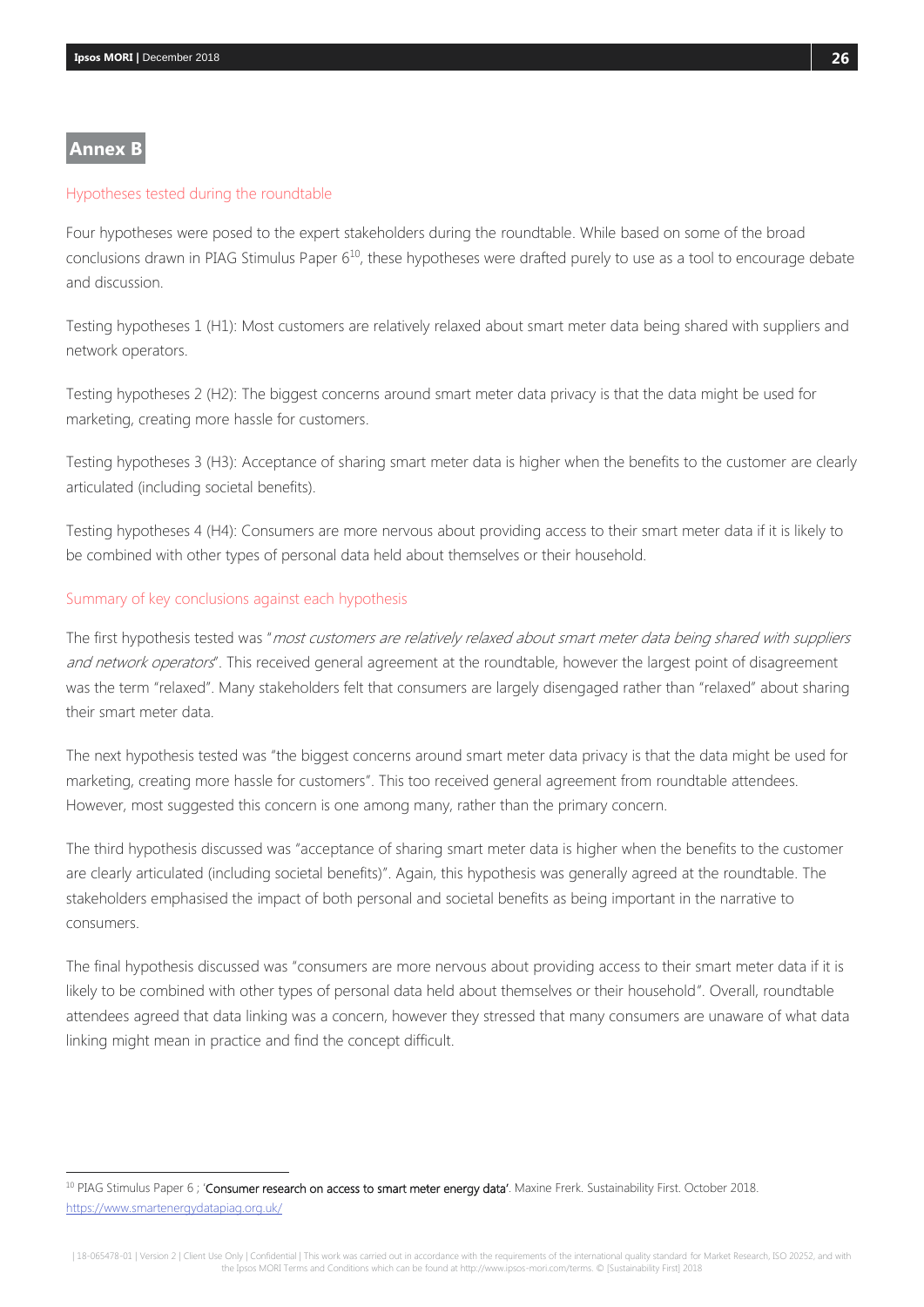### <span id="page-26-0"></span>**Annex C**

<span id="page-26-1"></span>Use-cases presented during the roundtable

## Use case A: National and sub-national domestic sector energy statistics

#### Overall aim:

Improve detail available in national and subnational statistics about domestic energy consumption

#### **Potential users of** dataset: Government,

ONS, DNOs, academics

Official statistics use annual consumption records for each household aggregated from individual meter readings. Based on 'dumb meters' and only using a single 'annual' consumption figure; estimated reads are assumed 'same as previous year'.

**Current situation/Issue:** 

### **Benefits:**

• Reduce delays in availability of statistics · Improve detail of

- statistics e.g. • wider range of
- typical daily profiles
	- peak demand for electricity & heat
	- · level of export from domestic generation

#### **Privacy issues:** · INPUT: Property

#### level & half hourly data. · OUTPUT: Aggregated data spatially & temporallyimpossible to

identify any

individual record

Modernisation of Digest of UK Energy Statistics (DUKES) and Energy Consumption in the UK creating datasets more suited for informing decision making in a future more flexible energy system.

**Sustainability** first

Real world example:

## Use case B: Local-level energy system planning

#### Overall aim:

Establish a detailed picture of local energy systems and finegrain patterns of energy supply and demand within it.

Potential users of

DNOs, community

interest groups

dataset: Local

Authorities.

#### • NEED local authority consumption tables report mean/median

**Current situation/Issue:** 

electricity and gas consumption by property / household dimensions (eg floor area, tenure, property age) for each local authority

- It is based on a sample for England and Wales / all households in Scotland and uses valid annual consumption data joined with data from other sources.
- It is not granular enough to support effective local system planning.

• Better infrastructure planning e.g. to install heat networks, EV charging points

**Renefits:** 

- Design & targeting of more effective local interventions
- Monitoring impact of local low carbon housing refurbishment schemes
- Improve system efficiency e.g. by balancing local supply & demand

#### **Privacy issues:**

## · INPUT: Property

level & half hourly data · INPUT: Nondomestic data,

generation/supply data, network data, EV charging etc  $\bullet$ 

- LINKED TO: Sociodemographic & building datasets · OUTPUT: Annual
- dataset with halfhourly data aggregation to street / feeder level

first

17

### Real world example:

**Sustainability** 

Electric vehicle infrastructure planning - by local councils & DNOs

- Spotting charging patterns for electric vehicles by locality, will enable DNOs to better predict when surges on the network will occur and plan for network reinforcements where they are most needed.

- Local-level energy data, when matched with electric vehicle uptake, will help councils to plan where electric charging points are most needed, and allocate where electric-vehicle only parking spaces should exist.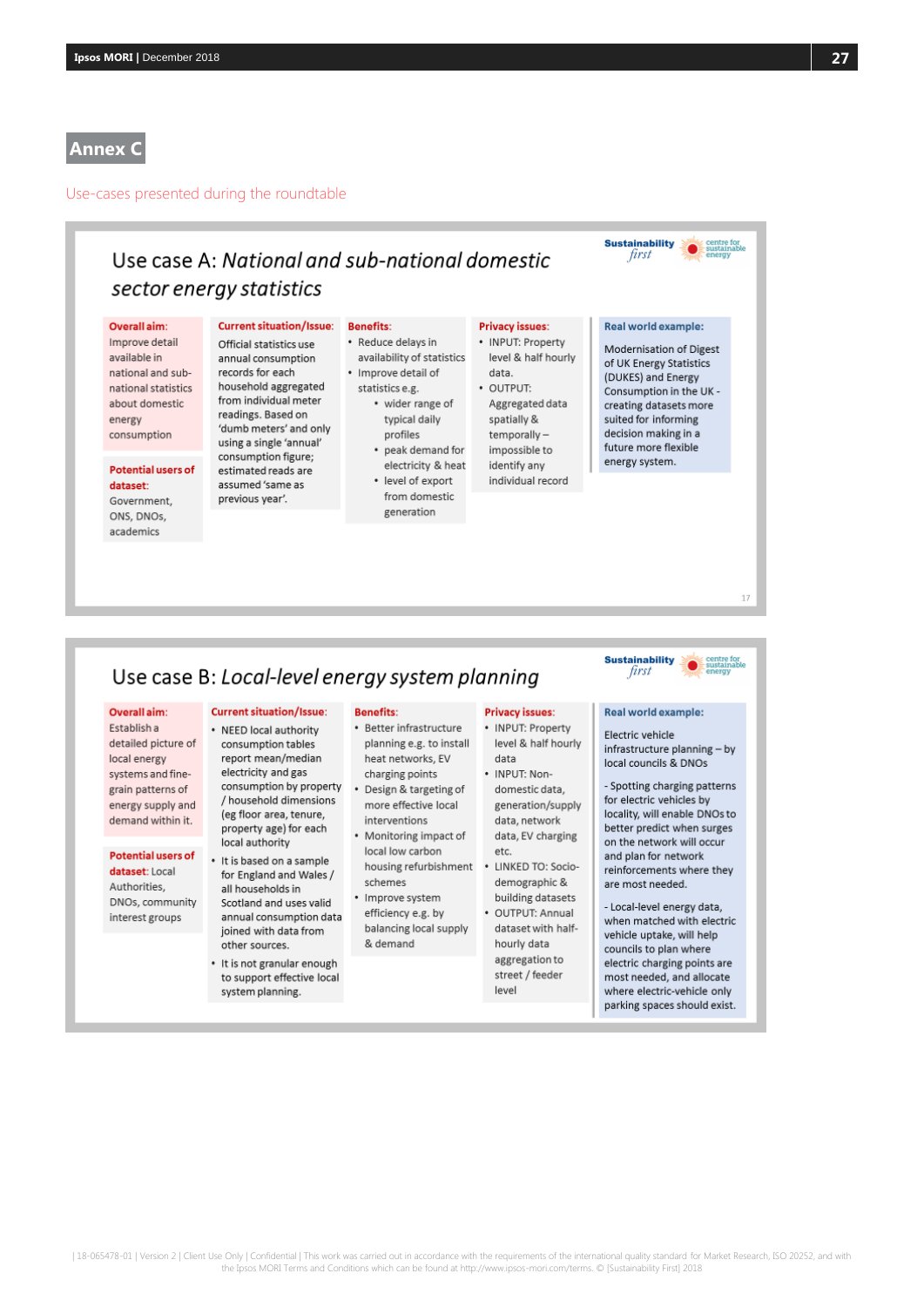## Use case C: Data for analysis and modelling

#### Overall aim: Provide finer

grain energy data alongside other household attributes to improve quality of data analysis, modelling and research which supports policy-making

#### **Current situation/Issue:**

Current analysis is constrained by spatial and temporal granularity of accessible data

#### **Benefits: Improve** understanding of ...

Energy use in different

- types of households / dwelling types Potential distributional
- impacts of policy and market changes Monitoring & evaluation

of policy impacts

#### **Potential users of dataset:**

Government, ONS, Committee on Climate Change, academics

#### **Privacy issues:**

- · INPUT: Property level & half-hourly data over a year
- · LINKED TO: Sociodemographic & building data at individual property/household level
- OUTPUT: Synthetic representative dataset (individual records anonymised by removing geographical markerakin to English Housing
	- Survey approach)
- on property attributes and household characteristics.

Monitoring the effectiveness of government energy efficiency programmes

**Sustainability** first

Real world example:

Energy Efficiency Data-

Framework (NEED)

Enhancement of the National

NEED matches annual gas and

electricity consumption data

efficiency measures and data

with information on energy

Understanding the distributional impact of new policies

## Use case D: Improved intervention targeting



#### **Potential users of**

dataset: Public, regulated or voluntary sector (wide-ranging from LEPs, to third parties working with DNOs or suppliers)

#### **Current** situation/Issue

Current analysis of needs of local areas is constrained by spatial and temporal granularity of accessible data

## **Benefits:**

- · Provide insight into energy performance of buildings in specific localities More accurate and
- cost-effective targeting of interventions e.g. through identifying fuel poverty hotspots Inform approach to
- delivery of planned interventions

#### **Privacy issues:** • Anonymised

- experimental representative dataset that corresponds to the geography of interest (eg derived from dataset for use case 2).
- · Household consent should be required to access individual household's smart meter data to support improved delivery of services.

#### **Sustainability** first

### Real world example:

Design and targeting of local authority run scheme to tackle fuel poverty, such as where to roll-out energy efficiency measures scheme.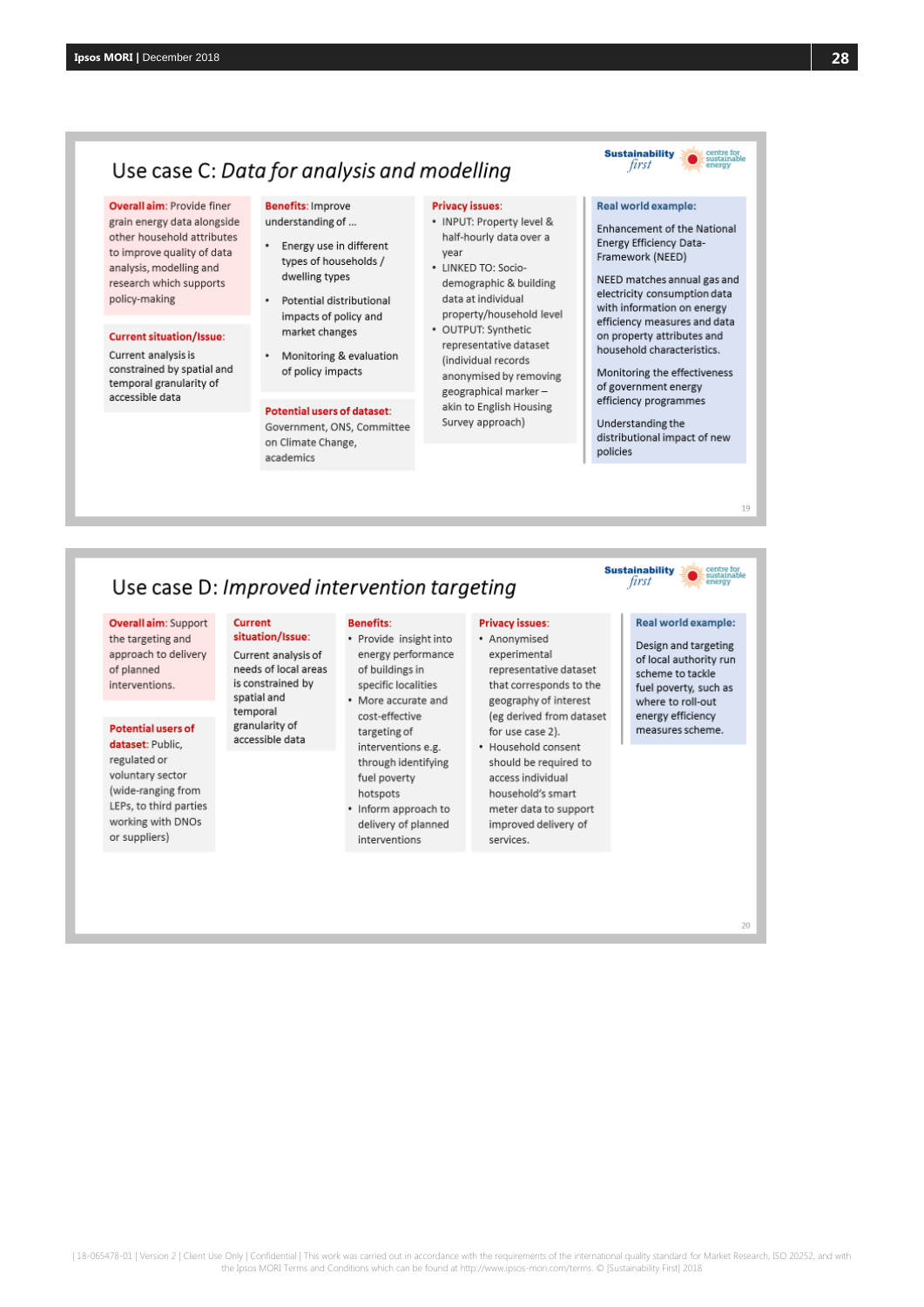#### Overall aim:

Development and/or provision of services aiming to delivery a personal benefit to individuals/ households which contribute public co-benefits eg towards carbon reduction targets

#### **Current** situation/Issue:

Current service design is constrained by spatial and temporal granularity of available data.

#### **Potential users of**

dataset: Service developers: commercial or nonprofit enterprises / start-ups.

#### **Benefits:**

- Testing of algorithms underpinning service design
- Examination of potential for unintended negative impacts for some potential customers
- Improved quality of products and services
- Lower cost of innovation

#### **Privacy issues:**

- Anonymised experimental representative dataset that corresponds to the variables of interest (e.g. derived from dataset for use case C).
- Household consent should be required to access individual household's smart meter data to support improved delivery of services.

## Real world example:

**Sustainability** 

first

Development of peer to peer trading services.

Access to this data would help developers test out different tariff options or peer to peer business models to suit different household's energy use profiles.